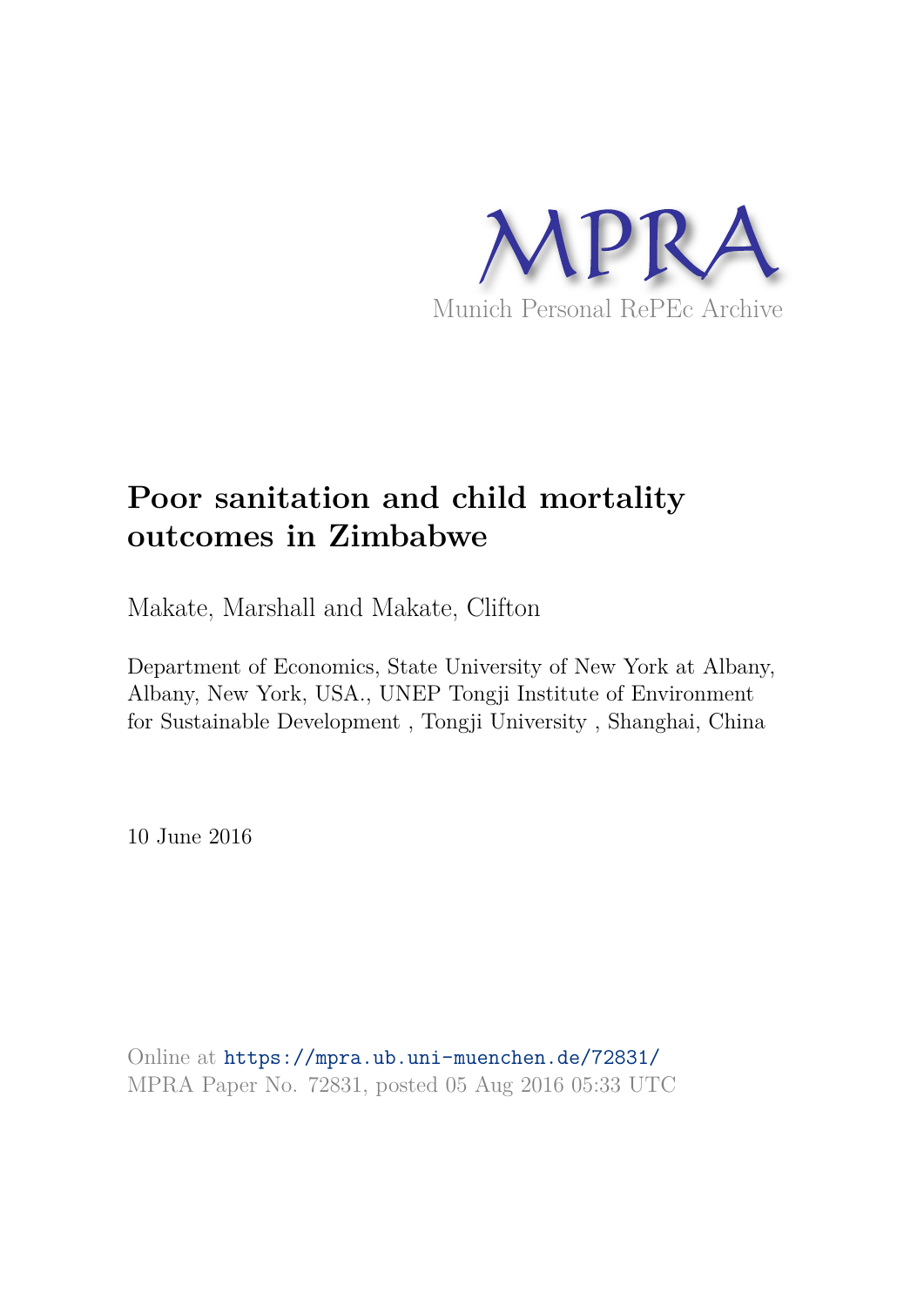# **Is poor sanitation killing more children in rural Zimbabwe? Results of propensity score matching method**

# **Marshall Makate<sup>1</sup> and Makate Clifton<sup>2</sup>**

**Abstract:** While studies in developing countries have examined the role of maternal and socio-demographic factors on child mortality, the role of poor sanitation (open defecation) on child mortality outcomes in rural communities of sub-Saharan Africa has received less attention. This study sought to examine the link between poor sanitation and child mortality outcomes in rural Zimbabwe. The analysis uses data from four rounds of the nationally representative Demographic and Health Survey for Zimbabwe conducted in 1994, 1999, 2005/06, and 2010/11. Using propensity score matching, we find that children living in households with no toilet facilities are 2.43 percentage points more liable to be observed dead by the survey date, 1.3, and 2.24 percentage points more likely to die before reaching the age of one and five years respectively. We also examined the possible differences in survival among female and male children. Our results indicate that male children are more liable to be observed dead by the survey date than female children. Also, female children have a slight survival advantage over boys during the under-five period. Our results suggest the need for more investments in basic sanitary facilities in Zimbabwe's rural areas to mitigate the potential devastating impacts of poor sanitation on child survival.

**Key words:** Poor sanitation; propensity score matching; child mortality outcomes; Zimbabwe

<u>.</u>

<sup>&</sup>lt;sup>1</sup> Ph.D. Candidate, Department of Economics, State University of New York at Albany, Albany, New York, USA. For correspondence: email: mmakate@albany.edu

<sup>&</sup>lt;sup>2</sup> Graduate student, UNEP Tongji Institute of Environment for Sustainable Development, Tongji University, Shanghai, China.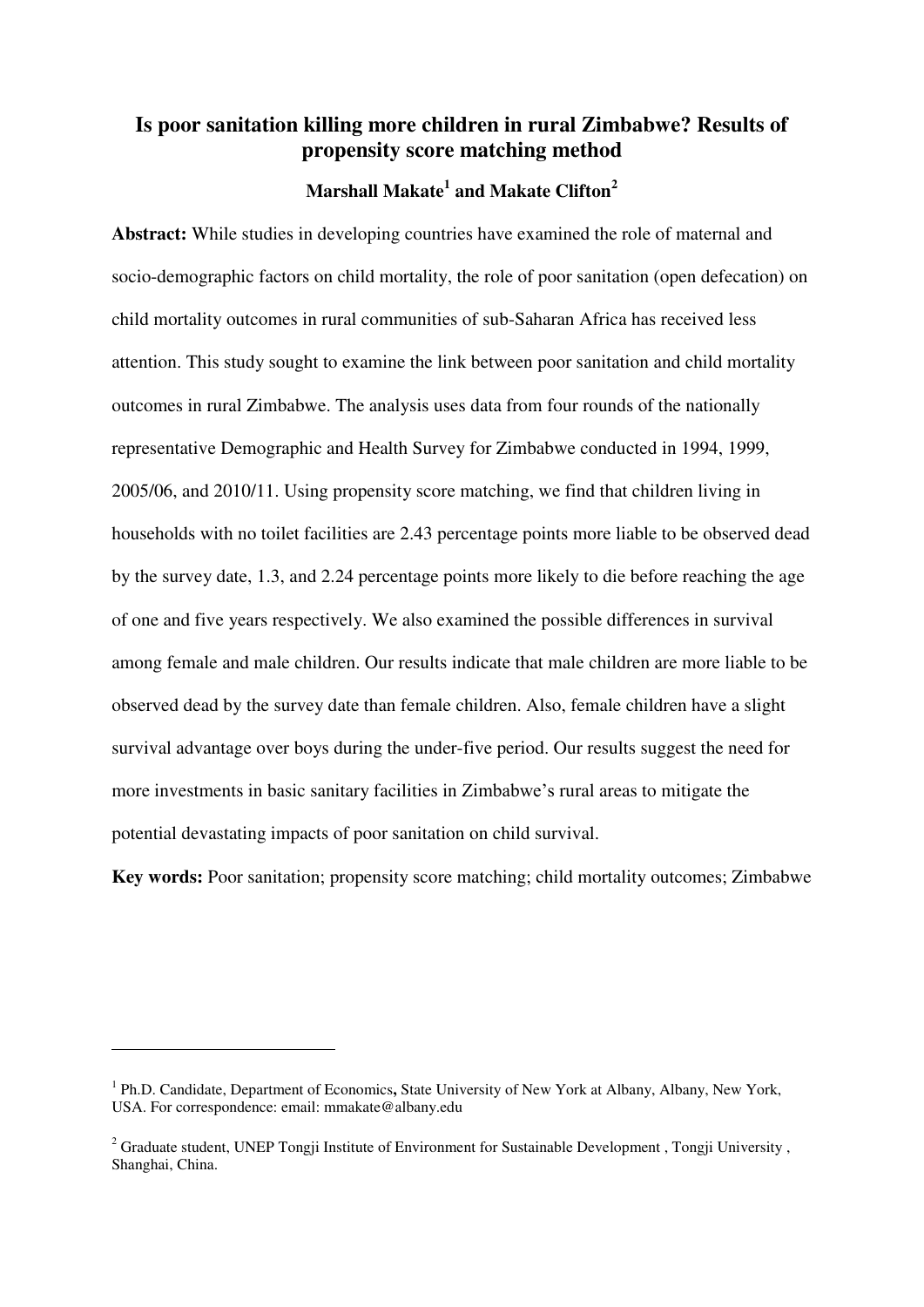#### **1. Introduction**

The survival and health of many children within the first five years of life in developing regions is to a large extent compromised by amongst other factors, exposure to poor sanitation, especially open defecation [\(Hammer & Spears, 2016\)](#page-20-0). Globally, nearly more than one billion people still practice open defecation which generates associated health costs of approximately US\$260 billion annually [\(UNDP, 2016\)](#page-22-0). Recent research has linked open defecation to adverse child health outcomes [\(Geruso & Spears, 2015;](#page-20-1) [Hammer & Spears,](#page-20-0)  [2016;](#page-20-0) [Spears, 2013\)](#page-22-1). However, very few studies in developing country contexts have been able to identify causal evidence of the impact of poor sanitation on child health outcomes [\(Gamper-Rabindran et al., 2010;](#page-20-2) [Hammer & Spears, 2016\)](#page-20-0). Understanding the link between poor sanitation and child health outcomes is important particularly for countries like Zimbabwe still experiencing high infant and child mortality [\(WHO, 2015\)](#page-22-2). Besides, the public good nature of sanitation suggests important public health policy implications, hence the need to understand any causal connection between exposure to poor sanitation on infant and child health outcomes [\(Cutler & Miller, 2005\)](#page-20-3).

In developed countries, improved sanitary facilities have been linked to improvements in child health outcomes [\(Cutler & Miller, 2005\)](#page-20-3). However, there is a dearth in empirical evidence in the context of developing countries. Understanding the link between child health outcomes and poor sanitation has significant implications for public health policy particularly in countries such as Zimbabwe still struggling to curb the high infant mortality rates. For instance, in 2013, 55 children per every 1,000 live births died before reaching the age of one year while 88.5 children per 1,000 live births died before celebrating their first birthday [\(WHO, 2015\)](#page-22-2). These mortality rates are unacceptably high given the SDGs global targets of reducing neonatal and under-five mortality to 12 and 25 deaths per 1,000 live births respectively by the year 2030.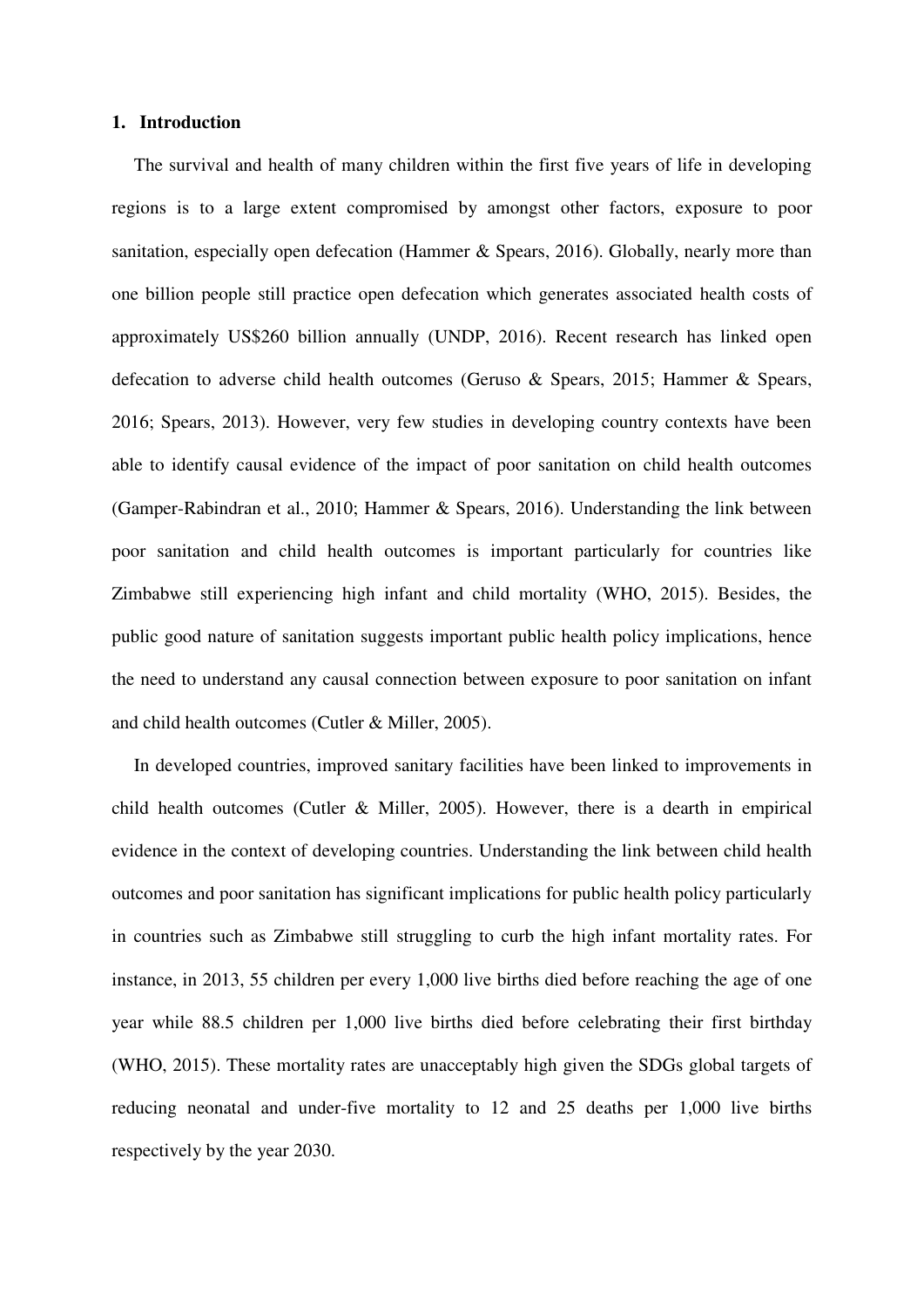A quantification of the impact of poor sanitation on child mortality is essential for public policy for at least two reasons. First, it helps policy makers to ascertain the appropriate amount of resources to the numerous other interventions competing for the same financial resources [\(Kumar & Vollmer, 2013\)](#page-21-0). Second, it enriches our understanding of the importance of factors permitting other families in certain socioeconomic spheres to experience the worst consequences from poor sanitation than others. Zimbabwe is an ideal country to examine the association between poor sanitation and child mortality outcomes since it has made some progress in improving the sanitary situation of its rural citizens yet child mortality rates still wreck the country.

The primary objective in this study is to examine the impact of open defecation on infant and child mortality in Zimbabwe. Worldwide, ending open defecation has become a top priority amongst governments, non-governmental organizations, and other private stakeholders. The newly formulated Sustainable Development Goals (SDGs) have invigorated a new commitment towards the eradication of open defecation by 2030 [\(United](#page-22-3)  [Nations, 2015\)](#page-22-3). Over the years, Zimbabwe has made efforts to improve the water and sanitation situation of its rural population through the introduction of the Integrated Rural Water Supply and Sanitation Programme (IRWSSP) in 1985 [\(Robinson, 2002\)](#page-21-1). Despite registering early successes, nearly 48% of Zimbabwe's rural population still lack access to basic toilet facilities and hence resort to using the bush toilet system [\(Unicef, 2013\)](#page-22-4). Moreover, the water situation in Zimbabwe's rural areas is still a cause for concern since nearly 29.5% of the households still lack improved sources of drinking water with 28% requiring travel time of about 30 minutes or more to fetch clean water [\(ZIMSTAT, 2012\)](#page-22-5).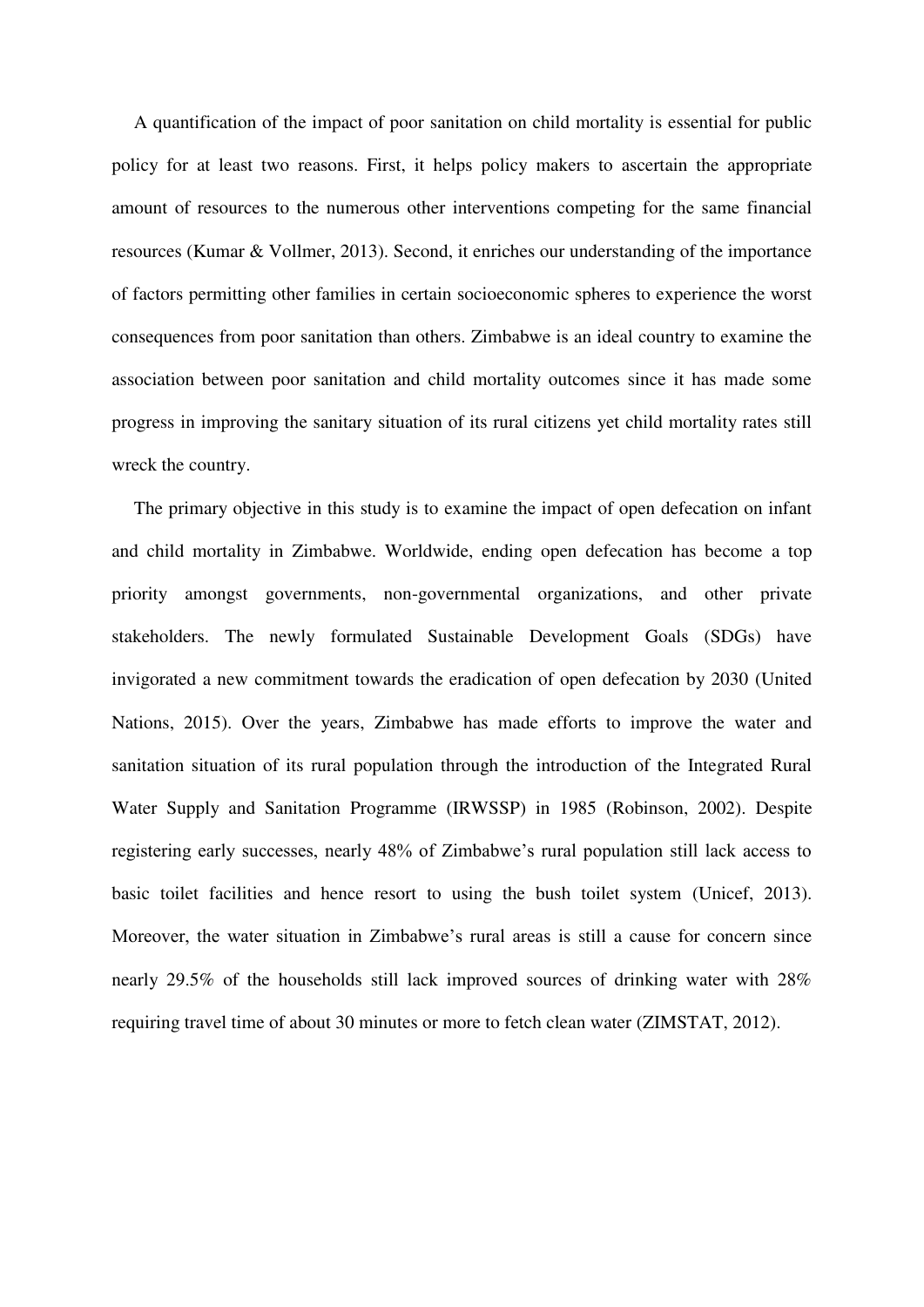The challenge faced by the empirical literature in establishing a causal effect is that of potential endogeneity created by selection bias in poor sanitation. For instance, we do not know the reasons why some families in certain rural communities lack access to improved sanitary facilities. It's plausible that households with no access to sanitary facilities are also less forward-looking and possess inferior health knowledge and behavior. Thus, unobserved household-level characteristics might explain the differences in the child mortality outcomes across households and not the actual treatment itself.

To minimize the impact of selection bias in the use of poor sanitary facilities, this study uses propensity score matching (PSM) to assess the impact of poor sanitation (open defecation) on infant and child mortality in Zimbabwe. We exploit the richness of the nationally representative Zimbabwe Demographic and Health Survey (ZDHS) to create a suitable comparison group using the propensity score method to address selectivity bias. As a robustness check, a weighted least squares (WLS) regression model is estimated with the propensity score used as weights [\(Hirano & Imbens, 2001\)](#page-21-2). Additionally, we conduct the bounds procedure to test the sensitivity of our estimates [\(Rosenbaum, 2002\)](#page-21-3).

#### **2. Related literature**

The commitment to ending open defecation has increasingly gained attention amongst researchers, particularly in developing countries. Many of these studies have focused on India [\(Duflo et al., 2015;](#page-20-4) [Kumar & Vollmer, 2013\)](#page-21-0). In developed countries, studies have established an important link between public health infrastructure developments on child health outcomes. For instance, a U.S-based study by [Watson \(2006\)](#page-22-6) revealed that a 10 percentage point increase in the share of American-Indian families receiving improvements in sanitary facilities was associated with an approximate 2.5 percent decrease in the infant mortality rate among US-Indian children. In a related study, [Cutler and Miller \(2005\)](#page-20-3)  examined the causal impact of clean water technologies in the form of filtration and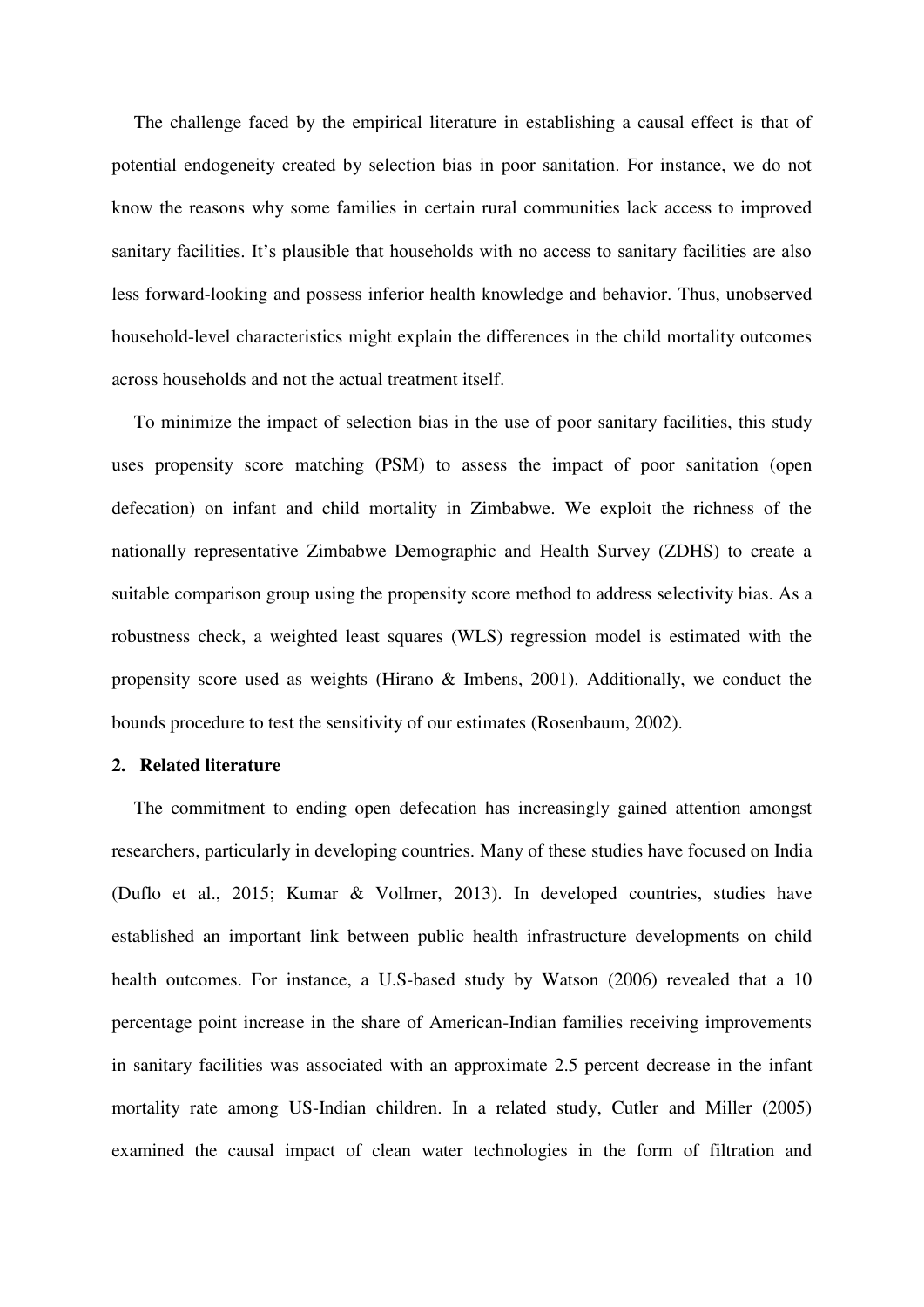chlorination on child mortality in a sample of major U.S. cities at the start of the  $20<sup>th</sup>$  century. They found that clean water technologies contributed to a reduction in nearly half of all the total mortality, three-quarters of the infant mortality and two-thirds of the child mortality in major U.S. cities.

While the developed country studies provide valuable insights into the link between improvements in sanitary facilities on child health outcomes, very little is known about this causal relationship in the context of developing countries. In sub-Saharan Africa, studies providing credible estimates on the causal link between poor sanitation and child health are scarce. This study fills an important gap in the literature by examining the effect of poor sanitation (open defecation) on infant and child mortality in Zimbabwe's rural communities.

[Hammer and Spears \(2016\),](#page-20-0) examines this relationship using data from a cluster randomized control trial in rural Maharashtra, a village in India. They found that improvements in sanitation in Ahmednagar district were associated with a 0.3-0.4 standard deviation increase in children's height-for-age z-scores. Still in India, [Geruso and Spears](#page-20-1)  (2015) examined the connection between neighborhood sanitation and infant mortality. Exploiting the exogenous differences in latrines usage between Muslim and Hindu households induced by the religious compositions within these neighborhoods as an instrumental variable for sanitation, they found colossal infant mortality externalities of open defecation. In another related study for India, [Kumar and Vollmer \(2013\),](#page-21-0) analyzed the association between improved sanitation and diarrhea among children living in rural India. Using the propensity score matching technique, they found that children from households with improved sanitary facilities had a lower chance of having diarrhea compared to their counterparts from families with non-improved clean facilities. In India, poor sanitation has also been linked to height deficiency in children under the age of five years [\(Spears, 2013\)](#page-22-1).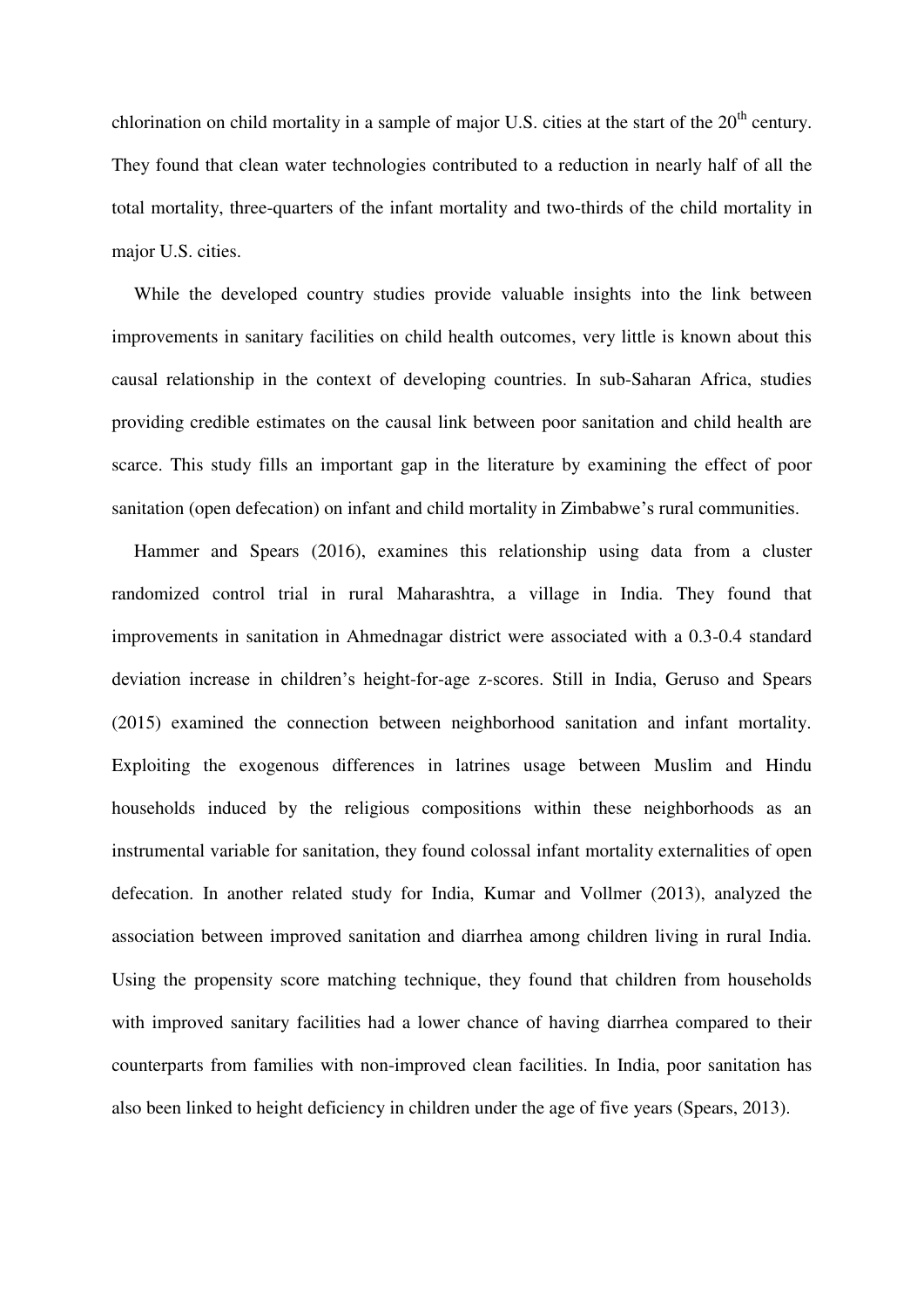[Djimeu \(2014\),](#page-20-5) assesses the effect of improvements in sanitary facilities on child health and nutrition outcomes in Angola using propensity score, fixed effects, and propensity-score weighted regression techniques. Using cross-sectional household-level data collected between February 2000 and February 2001, he finds that improvements in sanitation were associated with a 0.335 standard deviation increase in height-for-age z-scores among underfive children. [Kremer et al. \(2011\),](#page-21-4) used data from a randomized control trial in Kenya to assess the role of spring water protection on child health outcomes. Their results indicated that spring water infrastructure investments were associated with approximately 25% decline in child diarrhea. In a related study in Kenya, [Kariuki et al. \(2012\)](#page-21-5) finds a significant reduction in child diarrhea associated with improved sanitation facilities. Improved sanitation not only enhance individual health but also has positive externalities on social and economic development in developing countries [\(Mara et al., 2010\)](#page-21-6). In Brazil, [Gamper-Rabindran et al.](#page-20-2)  (2010) examined the link between the provision of piped water and infant mortality using a quantile treatment effect econometric approach with panel data. Their analysis suggests that improved water provision services in Brazil were associated with higher declines in infant mortality at the higher conditional quantiles compared to the lower conditional quantiles of the infant mortality distribution. [Bose \(2009\),](#page-20-6) examines data from the Demographic and Health Survey (DHS) for Nepal to assess the impact of improved sanitation on child diarrhea. Relying on PSM, the empirical analysis suggests that improvements in sanitary facilities were associated with an approximate 5% reduction in diarrheal prevalence. Using data from rural Bangladesh and the Philippines, [Lee et al. \(1997\)](#page-21-7) show that improvements in nutrition, sanitation and water quality can help lower mortality in children in developing countries. The analysis in this study builds on the above literature to assess the effect of open defecation on infant and child mortality in Zimbabwe – a country struggling to contain the infant and under-five mortality rates [\(WHO, 2015\)](#page-22-2).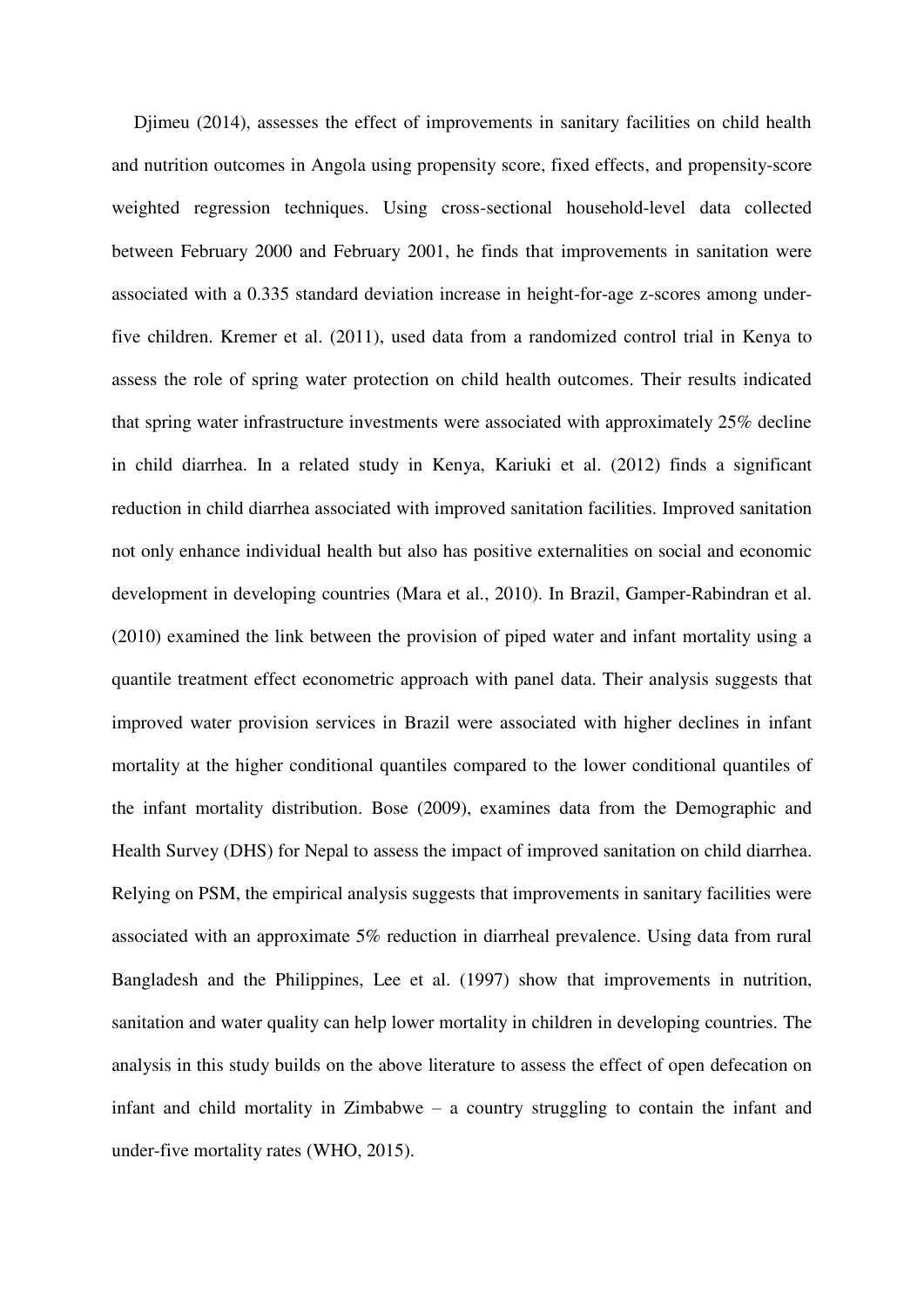# **3. Methods**

#### *3.1. Data source*

The analysis in this study uses data from four rounds of the nationally representative Zimbabwe Demographic and Health Survey (ZDHS) conducted in 1994, 1999, 2005/06 and 2010/11. The ZDHS is a cross-sectional household survey primarily funded by the United States Agency for International Development and implemented by Macro International in partnership with the government of Zimbabwe. The ZDHS is part of the global DHS program currently conducted in more than 40 developing countries. This survey collects detailed fertility and health information for women of reproductive ages 15-49 together with their children, for the five years preceding each survey. The survey uses a stratified two-stage cluster sample design based on the Zimbabwe population censuses of 1992 and 2002. At the first stage, enumeration areas are randomly sampled followed by a random sampling of households at the second stage. The DHS data also contains rich information on parental, household and community level characteristics. The individual response rates in the 1994, 1999, 2005/06, and 2010/11 ZDHS were high, 96%, 95.2%, 90%, and 93%, respectively.

All the child-level information is collected from the birth recode component of the ZDHS, which contains the birth histories (including the date of death for deceased children) of each interviewed woman for every birth they ever had. Household and maternal-level information is collected from the individual recode component of the ZDHS. After excluding all the observations from urban areas, 17,037 (24.43%) and with missing observations on poor sanitation, 1,002 (1.9%) we are left with an analytical sample of 51,690 child-level observations.

#### *3.1.1. Outcome variables*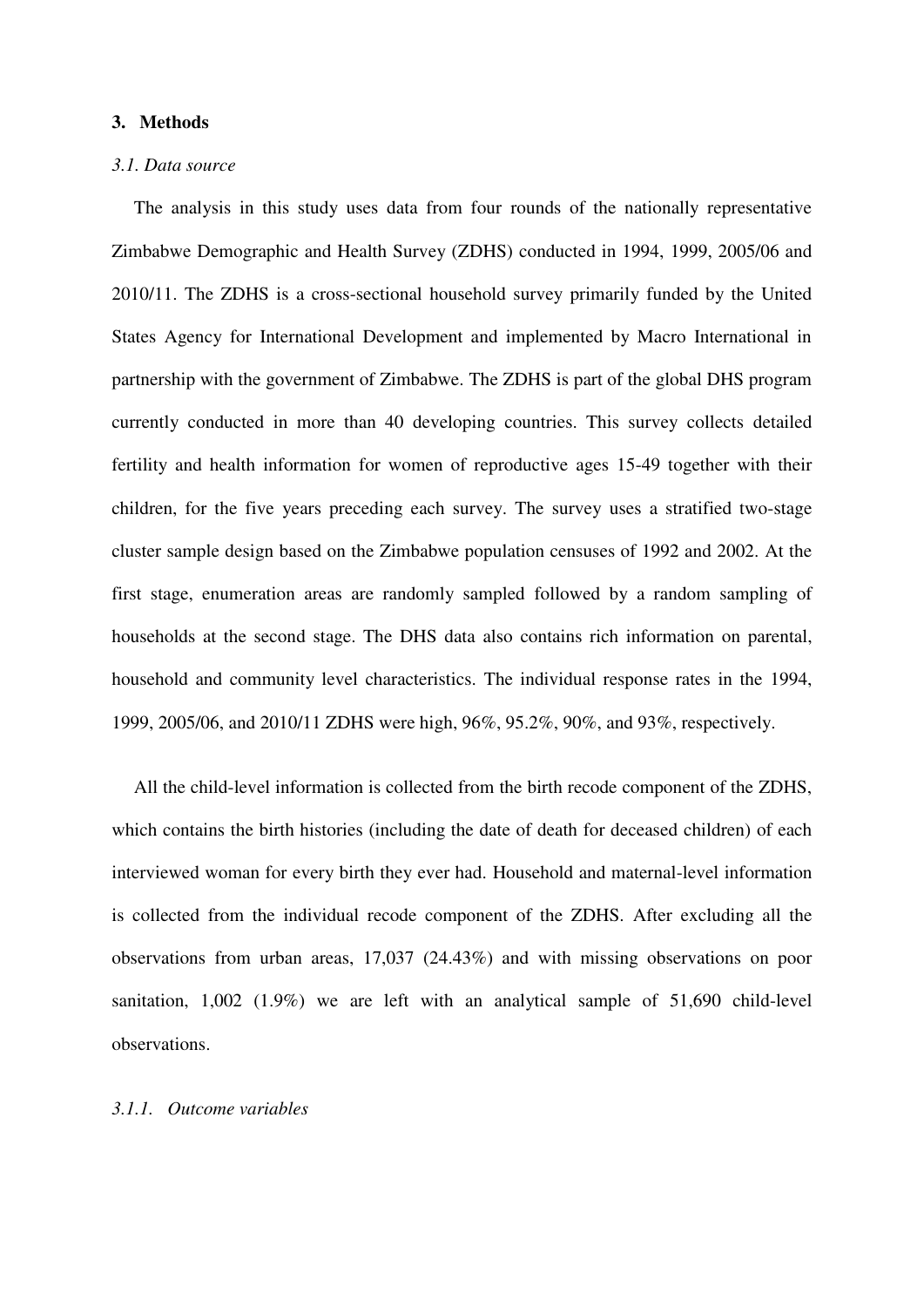This study collects child mortality information from the ZDHS birth histories component file containing detailed fertility history for each interviewed woman aged 15-49 years at the survey date. The information recorded in the birth history file includes the date of birth for all the births of each woman as well as the time of death for any deceased children. We construct three binary indicators to measure child mortality. First, an indicator variable is created that takes 1 if the child is observed to be dead by the survey date and 0 otherwise. Second, a binary indicator that equals 1 if the child died before reaching age 1 is created and 0 otherwise. As in [Arulampalam and Bhalotra \(2006\)](#page-20-7) and [Dancer et al. \(2008\),](#page-20-8) we exclude the children who were still alive at the survey date but were below the age of one and thus had not had a full year's exposure. Finally, we created a binary indicator taking 1 if the child died before reaching the age of five and 0 otherwise. Children who were alive at the survey date but had not reached the age of five were also excluded from the analysis since they had not had a full five-year's exposure [\(Grépin & Bharadwaj, 2015\)](#page-20-9).

#### *3.1.2. Treatment and explanatory variables*

To assess the causal impact of poor sanitation on child mortality, this study uses a binary indicator variable that takes 1 if the household uses the bush toilet system (poor sanitation) and 0 otherwise. This definition is inspired by the United Nations Children' s Emergency Fund (UNICEF) Goal number 6 of the SDGs that seeks to achieve universal and equitable sanitation and hygiene for every world citizen as well as put to an end open defecation by 2030 [\(United Nations, 2015\)](#page-22-3).

The observed variables used in the computation of the propensity score include the following individual, household and child-level variables: maternal age, years of schooling, ability to read and write, employment status, marital status, frequency of reading newspapers, household size, number of children under the age of five, number of boys and girls in the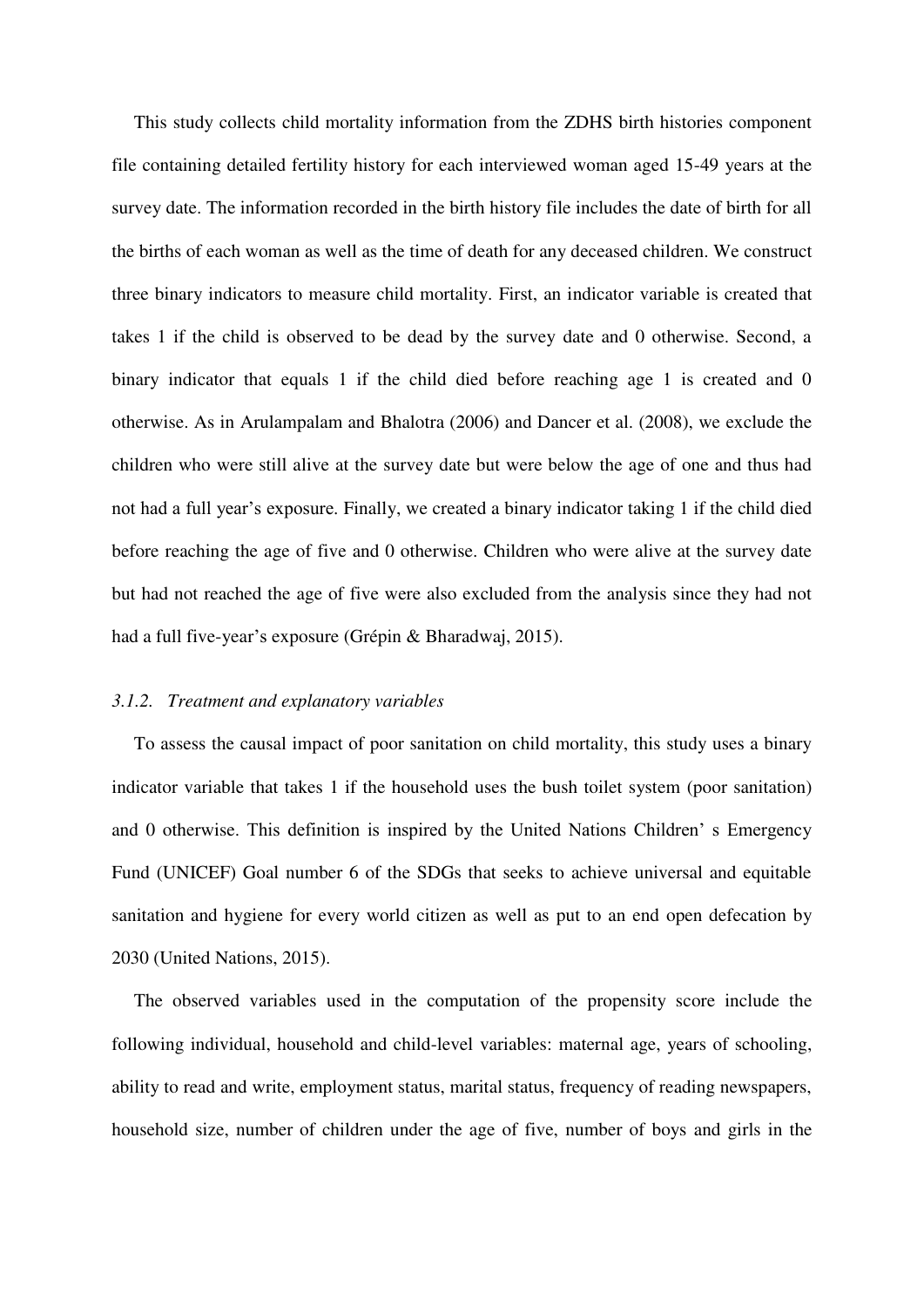household, a dummy indicator for child's gender, indicators for household religious beliefs, indicators for household wealth, survey fixed effects, and region fixed effects.

#### *3.2. Econometric framework*

The empirical analysis in this study seeks to estimate the causal impact of poor sanitation facilities on child mortality, indicated by whether the child was observed dead by the survey date, before reaching age one, or before reaching age five. However, estimating the causal effect of poor sanitation on child mortality poses some econometric challenges since we cannot simultaneously observe the outcomes for the same children in the treatment and control groups [\(James J. Heckman, 1996;](#page-20-10) [James J Heckman & Robb, 1985\)](#page-20-11). For instance, in the present analysis, we can only observe outcomes for children from households using the bush toilet system or improved sanitary facilities, but we cannot see the outcomes for the same children in both states simultaneously. The ideal solution to this problem will be to implement a randomized controlled experiment in which counterfactuals are derived from the pool of eligible children from eligible households. However, randomly requiring individual families to have no access to toilets (or poor sanitation) or other public infrastructures such as schools, roads, electricity, hospitals and clinics is ethically infeasible.

The standard practice in the empirical literature in the absence of experimental data is to implement non-experimental methods such as the PSM to estimate the average treatment effects. The analysis in this study uses the PSM to assess the causal impact of poor sanitation on the likelihood that a child is observed to be dead by the survey date, before age one, or before age five. The PSM creates comparable treatment and control groups that are similar in observable characteristics [\(Rosenbaum, 2002;](#page-21-3) [Rosenbaum & Rubin, 1985\)](#page-22-7). Recently, the number of studies using matching methods in evaluating the causal impacts of public policy interventions or other public health-related interventions has significantly increased [\(Becker](#page-20-12)  [& Ichino, 2002;](#page-20-12) [Djimeu, 2014;](#page-20-5) [Kumar & Vollmer, 2013;](#page-21-0) [McCrory & Layte, 2011\)](#page-21-8).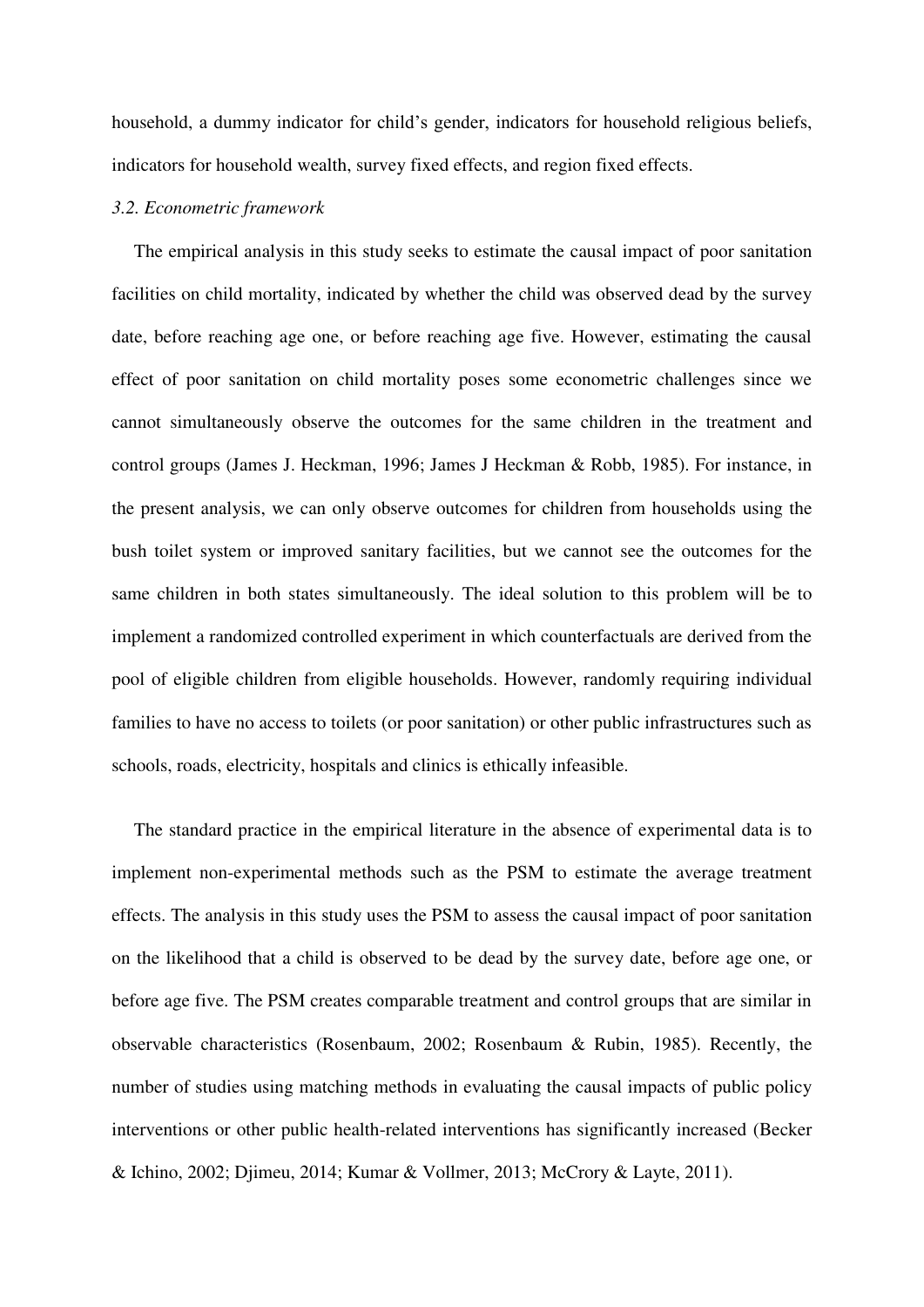The PSM is a two-step procedure that involves estimating either a probit or logit regression at the first stage to generate the probability (propensity score)  $p(X)$  that a child i lives in a treated household (practices open defecation) conditional on some observed or background characteristics vector  $X$ . The second stage involves matching children from households with poor sanitation to the children with improved sanitation. A comparison of the average health outcome variables of the treatment and control groups can then be attributed to the impact of the treatment that selection into the program is sorely based on the vector  $X$  of observed covariates.

#### *3.2.1. The average treatment effect on the treated*

To minimize the potential bias created by the endogeneity nature of the treatment variable (poor sanitation), this study uses the PSM technique as briefly explained above. Let  $Y_{1i}$  and  $Y_{0i}$  denote the outcome variables for children residing in treated and control households, respectively. Define *psanit*  $\in \{0,1\}$  as the binary indicator for the treatment. Following [Rosenbaum and Rubin \(1983\),](#page-22-8) the propensity score  $p(X)$  can be specified as follows:

$$
p(X) = prob(psanti = 1|X) = E(psanti|X)
$$
 (1)

where  $X$  is a vector of observed characteristics believed to influence poor sanitation. Using the propensity score  $p(X)$  calculated in equation (1), the average treatment effect on the treated  $\left(\widehat{ATT}\right)$  can thus be specified as follows:

$$
\overline{ATT} = E\{Y_{1i} - Y_{0i} | psanit_i = 1\}
$$
\n
$$
= E[E\{Y_{1i} - Y_{0i} | psanit_i = 1, p(X)\}]
$$
\n
$$
= E[E\{Y_{1i} | psanit_i = 1, p(X)\} - E\{Y_{0i} | psanit_i = 0, p(X)\} | psanit_i = 1]
$$
\n(2)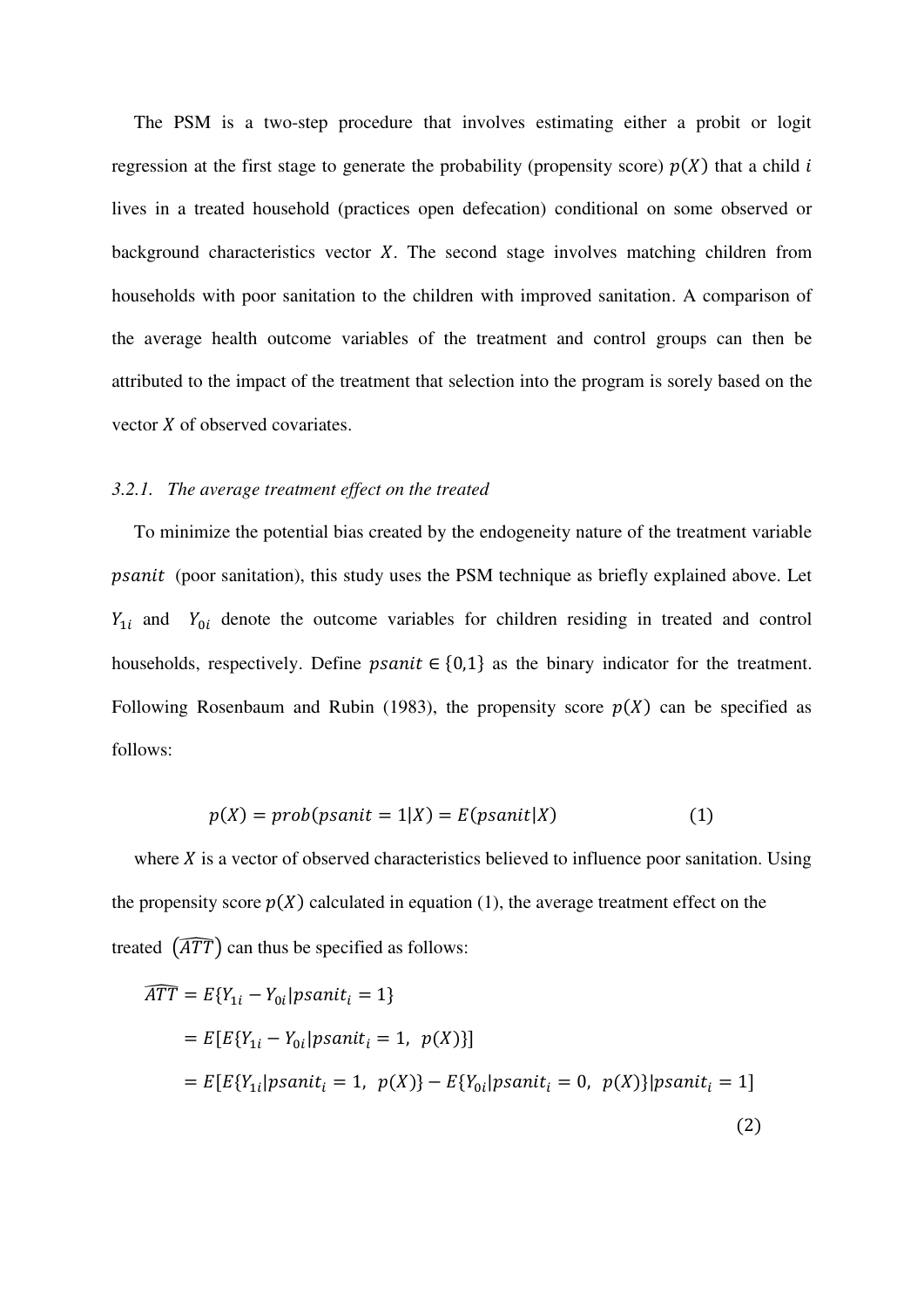Equation (2) presents the average effect of the treatment under the conditional independence (CIA) and overlap assumption. The CIA assumes random program participation given the observed covariates X, and can be written as  $(Y_1, Y_0 \perp p \text{.}$  The overlap assumption implies that for each X, there are both control and treatment observations, that is,  ${0 <$  $Prob[psanit = 1|X] < 1$ .

# 3.2.2. *Nearest-neighbor matching method*

The second stage in PSM technique involves matching treatment observations to control units. This paper uses the widely employed matching algorithm – one-to-one nearestneighbor (NN-1) matching technique with replacement and within a caliper. The main idea in this matching method is that the propensity score of each treatment unit is matched to the closest control case with a propensity score closest in value. The NN matching estimator with replacement and within a caliper can formally be specified as follows:

$$
\widehat{ATT} = \frac{1}{N1} \sum_{i=1} \{Y_i - Y_j\} \tag{3}
$$

For a given caliper of size  $\varphi > 0$ , *j* is selected such that,

$$
\varphi > |p(X_i) - p(X_j)| = min_{k \in I} \{|p(X_i) - p(X_j)|\}
$$

Any control observation *j* outside the caliper  $\varphi$  radius of the treated observation *i* will be left unmatched and thus excluded from the analysis. The analysis in this study uses the nearest-neighbor observation within the  $\varphi = 0.01$  radius to create the counterfactual for each treatment unit *i*. STATA's *psmatch*2 function was used for the PSM analysis with bootstrapped standard errors using 500 replications.

#### 3.2.3. *Propensity-based weighted regression*

In the program evaluation literature, another commonly used method to calculate the ATT is the multivariate regression model that uses the propensity score as a sampling probability weight. Many studies support the suitability of this approach to producing more efficient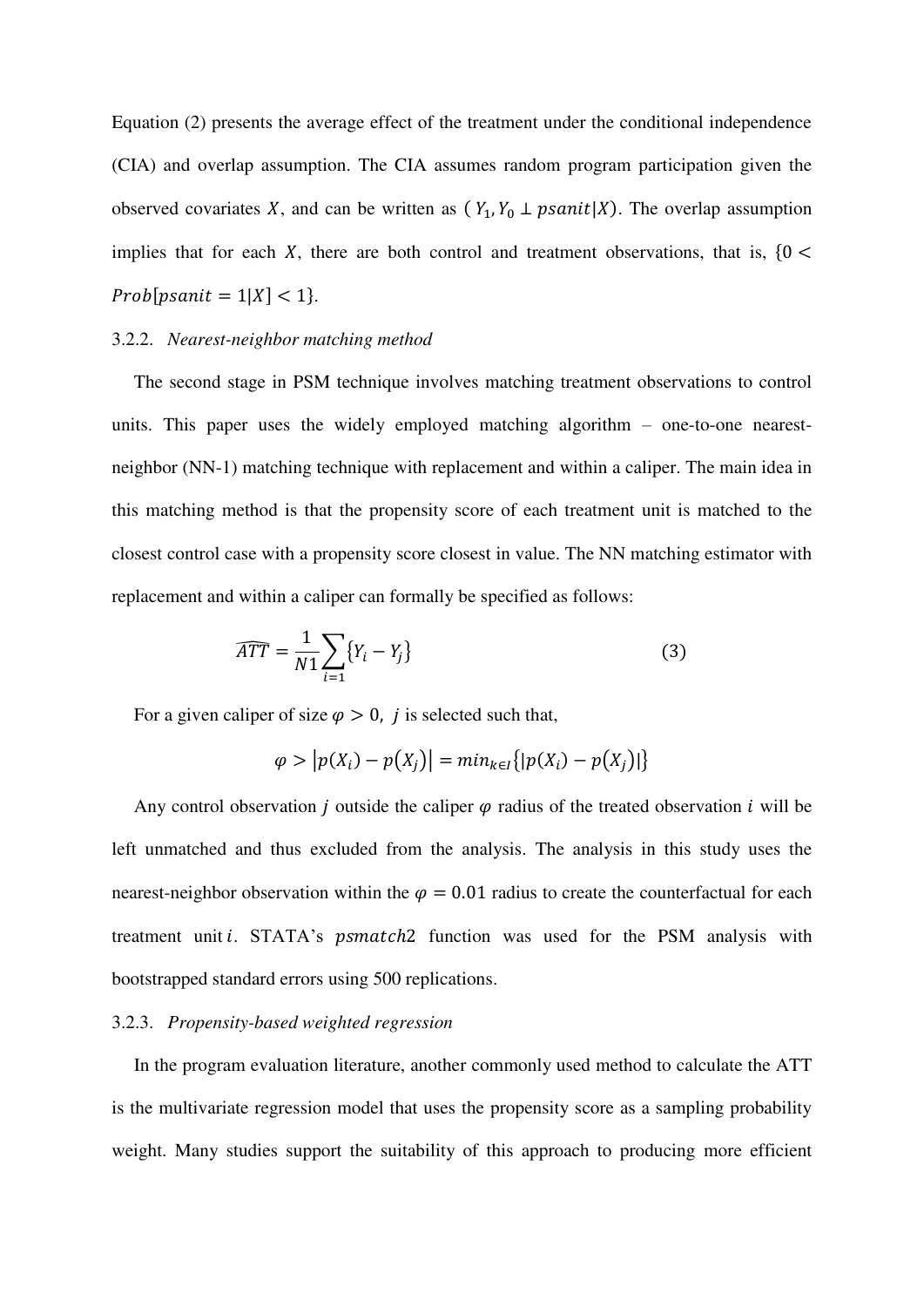estimates [\(Hirano & Imbens, 2001;](#page-21-2) [Hirano et al., 2003;](#page-21-9) [Rosenbaum, 1987\)](#page-21-10). The main idea in the propensity-based weighted regression is to use the propensity score  $\hat{p}(X)$  to adjust the treatment and control groups and achieve covariate balance across the two groups. In this case, the weight is the inverse of the propensity score specified as  $(1/\hat{p}(X))$  for children from treated households and  $(1/(1 - \hat{p}(X)))$ . As a robustness check, we estimated the following regression model with the propensity score used as the sampling weight:

$$
Y_{ijp} = \alpha_0 + \alpha_1 p \sin(t_{jc} + \delta X_{jc} + \gamma_{jc} + \varepsilon_{ijc} \tag{4}
$$

where  $Y_{ijc}$  represents the mortality outcome for a child *i* living in household *j* in community c. The variable  $psanit_{ic}$  is the indicator for poor sanitary facilities (no toilets); the vector of observed covariates  $X_{ic}$  includes child and household-level characteristics,  $\gamma_{ic}$ indicates community fixed effects and  $\varepsilon_{ijc}$  is the error term. All the analysis in this study was conducted in STATA SE version 13.0 [\(Stata, 2013\)](#page-22-9).

# **4. Results**

#### *4.1. Descriptive statistics*

The left panel in Fig. 1 shows the average trends of poor sanitation for all the rural households in our sample by year of DHS survey. The left panel shows that open defecation has persistently been an issue in rural Zimbabwe. In 1994, nearly 51% of the interviewed rural households had no toilet facilities. Over the years, the percentage of people with no toilet facilities has remained high averaging around 40%. The right panel in Fig. 1 shows the percentage of households with no toilet facilities by household wealth category. It is clear that among all the rural households, the relatively poor families appear to be the most disadvantaged and this trend has persisted over time.

# **[Insert Fig. 1 here]**

Fig. 2 shows the time trends in overall child mortality by child's year of birth for the sample of children born in Zimbabwe's rural areas. According to Fig.1, infant and child death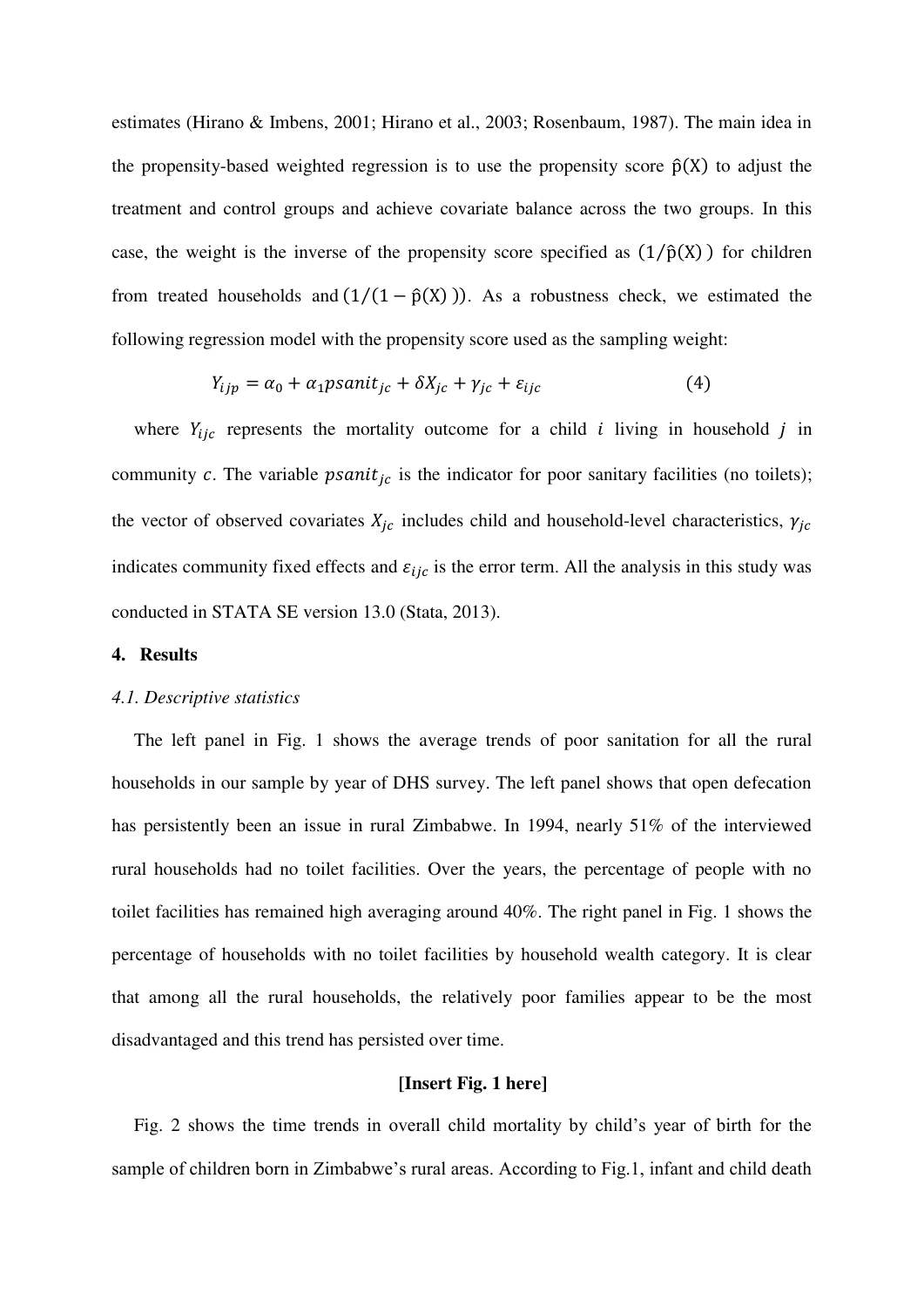rates dropped significantly between 1980 and 1988. The observed decline in child mortality rates might be due to improving economic conditions as it coincides with the period just after Zimbabwe's independence in 1980. Mortality rates rose again reaching a peak in 1990 before showing a rather unstable pattern from 1990 to 1998. The period 2000 to 2009 marked the recessionary period as Zimbabwe's inflation reached unprecedented levels (Pindiriri, 2012). The average child mortality rates from 2005 appear to be on the rise again.

#### **[Insert Fig. 2 here]**

Table 1 provides the pre-matching descriptive statistics of the variables used in the estimation of the propensity score. The first three columns (1, 2, 3) in Table 1 show the means of the covariates for all the households, homes with poor sanitary facilities and improved health services, respectively. Column (4) tests the differences in means between houses with inadequate health services and those with improved health facilities. The majority (19%) of the women in our sample are aged 20-24 with women from the treatment group (poor sanitation) being relatively older than their counterparts from the control group (improved sanitation). Women from households with poor sanitary facilities have lower levels of education, literacy rates, media access rates and employment rates. The average household size is higher (6.23 vs. 6.13) in families with poor sanitary facilities. The percentage of homes with poor sanitation varies by province from 8.9% in Mashonaland East to 18.7% in Matabeleland North. The t-test for the differences between households with no toilet facilities and those with improved facilities reveal significant differences between the two groups. These observed significant differences motivate the use of PSM method to estimate the treatment effect of poor sanitation on infant and child mortality. The substantial differences between the two groups suggest that matching would purge the associated bias from the covariates and thus improve the precision of the estimates. Also presented in Table 1 are the results from the logit regression model (columns (5) and (6)) predicting the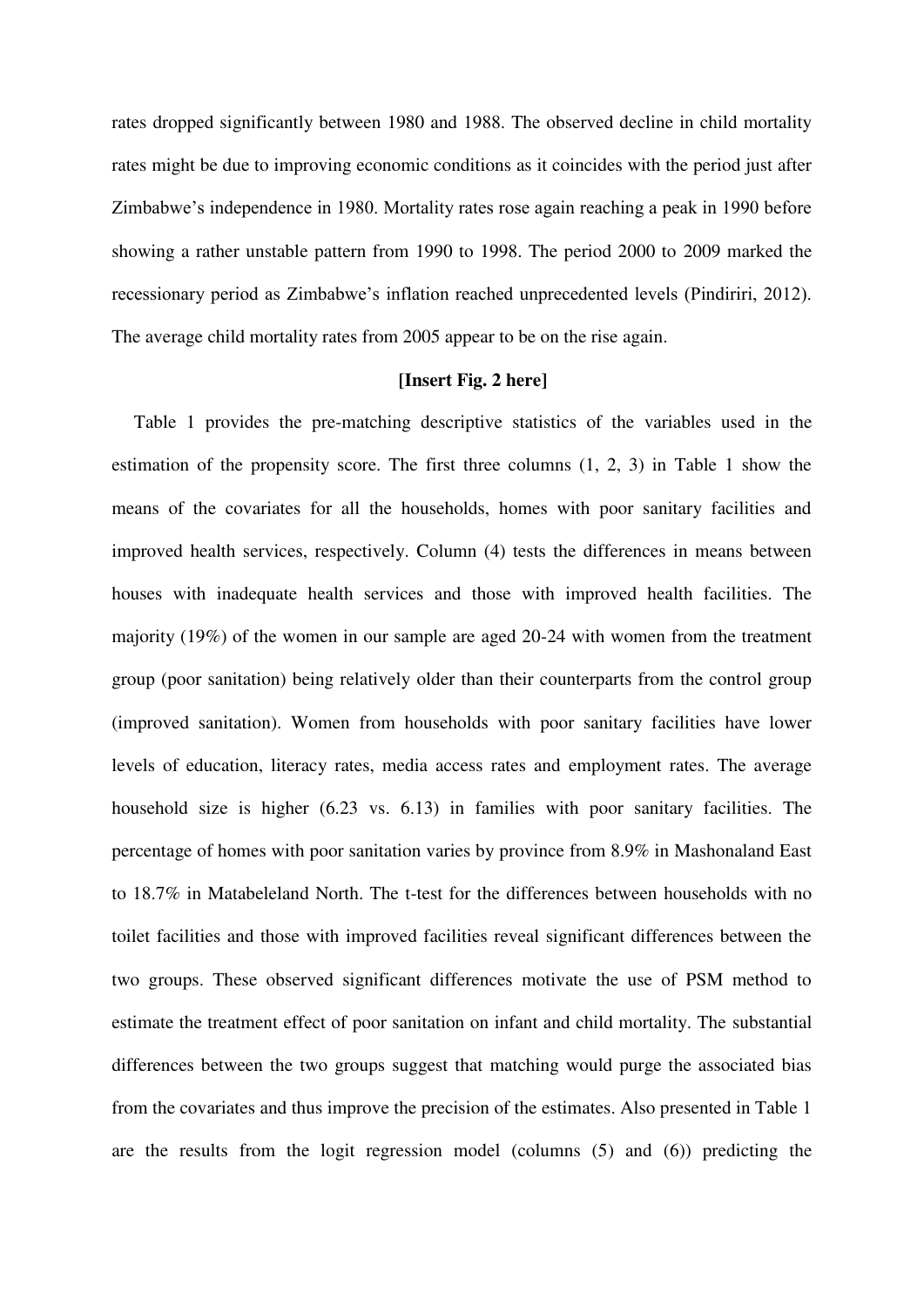probability that a household practices open defecation or has no toilet facilities. The results indicate that most of the variables included in the regression model are significant predictors of poor sanitation.

# **[Insert Table 1 here]**

# *4.2. Quality of the matching*

Table 2 shows the differences in the mean values of the treatment and control groups. The matching process should result in a significant reduction in the bias to make the two groups comparable ensuring the overall balance of the covariates. The results in Table 2 indicate that the matching process resulted in a significant reduction in bias. Even though there is a substantial and significant decrease in the bias, the difference in the means of some of the covariates is still statistically significant between the two groups.

# **[Insert Table 2 here]**

One of the necessary conditions required for a successful matching process is the fulfillment of the overlap condition. There needs to be a sufficient overlap of the propensity scores across the treatment and control groups [\(Rosenbaum, 2002\)](#page-21-3). The visual analysis of the density distribution of the propensity score in Fig.3 indicates sufficient overlap between the two groups and thus satisfies the overlap condition of the PSM method.

# **[Insert Fig. 3 here]**

#### *4.3. Poor sanitation and child mortality*

Table 3 presents the ATT for the effects of poor sanitation on child mortality outcomes. The ATT measures the difference in the average mortality rates for children living in households practicing open defecation and children living in households with improved sanitary facilities. The results indicate that children from families practicing open defecation are more liable to be observed dead by the survey date, before reaching the age of one, and before reaching the age of five. Specifically, we find that children living in households with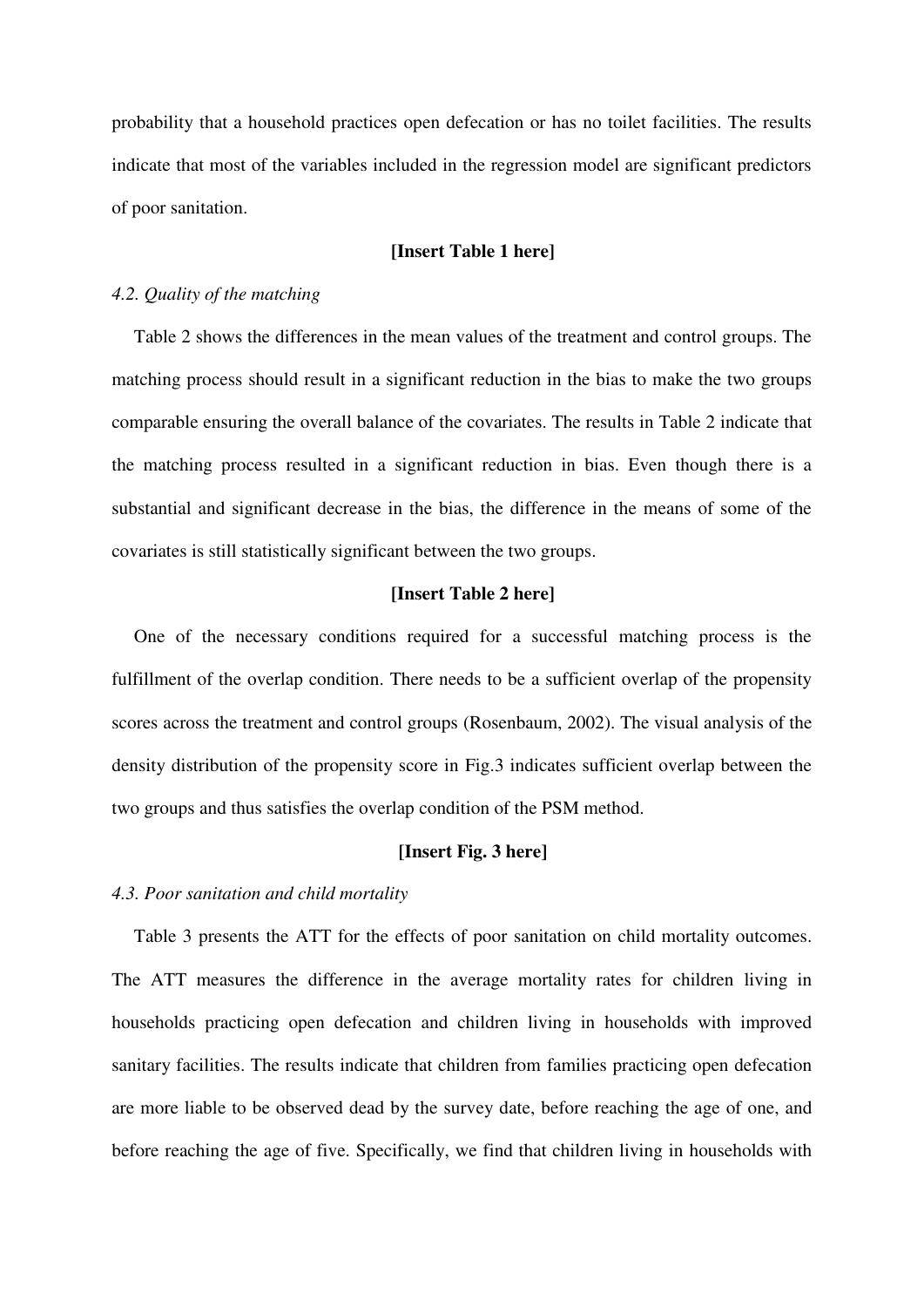no toilet facilities are 2.43 percentage points more likely to be observed dead before the survey date than their counterparts from households with better sanitation. Children living in households with poor sanitary facilities are 1.3 and 2.24 percentage points more liable to die before celebrating their first and fifth birthdays, respectively than those from households with improved facilities. Given that the average mortality rate for children living in homes with no toilet facilities is 9.4%, the 2.43 percentage point increase in child mortality represents an approximate 25.85% (2.43 ∗ 100/9.4) increase in child mortality. Similarly, given that the average infant mortality rate for children living in families with no toilet facilities, a 1.3 percentage point increase in infant mortality represents an approximate 23.63% (1.3  $*$ 100/5.5) overall increase in the probability that children die before reaching age one. Finally, the 2.24 percentage increase in under-five mortality represents an approximate 26.67% (2.24 ∗ 100/8.4) increase in mortality of children before reaching the age of five.

#### **[Insert Table 3 here]**

For comparison, we also estimated a WLS regression using equation (4). The results are presented in Table 4. The top panel in Table 4 shows the results from a linear regression model that ignores potential selectivity bias in the poor sanitation variable. The bottom panel in Table 4 shows the results of the WLS regression model using the propensity score as weights. The coefficients we obtained are consistent with the main results we found in Table 3. To summarize, the coefficient estimates from the LPM model are 0.022, 0.008, and 0.017 for overall child mortality, child is dead before age one, and child is dead before age five, respectively. For the WLS model, the estimates are 0.020, 0.008, and 0.017, for overall child mortality, child is dead before age one, and child is dead before age five, respectively. It is important to note that the results from the LPM and WLS cannot be interpreted as causal since they do not control for potential selection bias. The rest of the study focuses on the results from the PSM.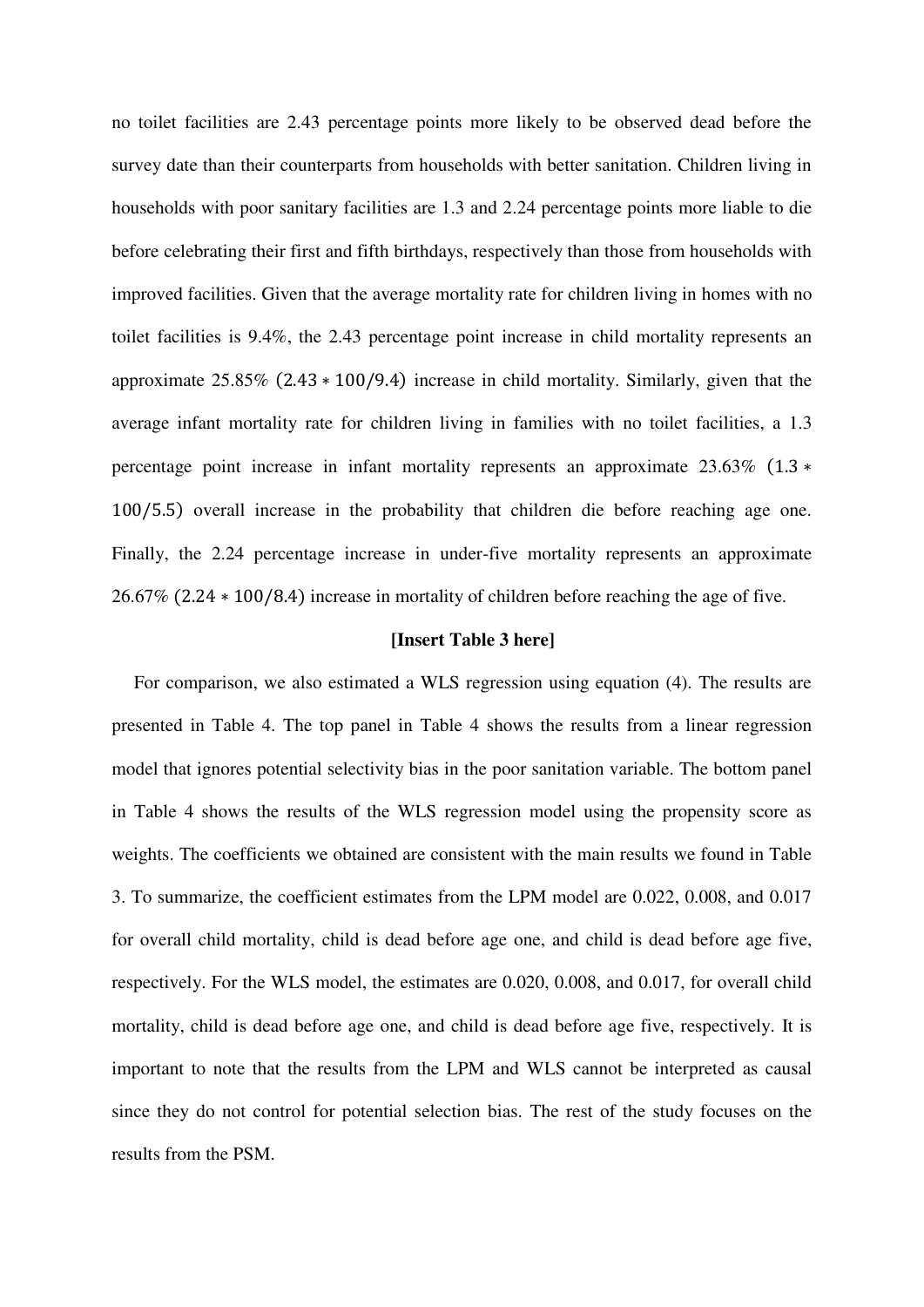#### **[Insert Table 4 here]**

# *4.4. Heterogeneous treatment effects*

As noted in the studies by [Kumar and Vollmer \(2013\)](#page-21-0) and [Djimeu \(2014\),](#page-20-5) it is possible that the effects of poor sanitation on child mortality might be different for boys than girls. In Vietnam, [Le Pham et al. \(2013\)](#page-21-11) has shown that mortality in children might differ by the child's gender. To explore this possibility in the Zimbabwean context, we estimated the ATT by child's gender. The results are presented in Table 5. The results indicate that boys from households with no toilet facilities are 2.01 percentage points more liable to be observed dead by the survey date compared to their counterparts from homes with improved sanitation and this effect is statistically significant at 99% confidence level. Also, boys from families with no toilet facilities are 2.19 and 2.34 percentage points likely to die before reaching age one and five respectively. These results are statistically significant at the 95% and 99% confidence levels, respectively. For girls, we find a treatment effect of 1.15, 1.26, and 1.42 percentage points for mortality before the survey date, during infancy, and before reaching age five, respectively. The results for girls are statistically significant at the 90%, 99%, and 95% confidence levels, respectively. The treatment effect for boys is higher than for girls for the outcomes mortality by survey date and before age five. For infant mortality, our results show a higher treatment effect for girls than for boys.

# **[Insert Table 5 here]**

#### *4.5. Hidden bias and sensitivity checks*

The biases arising due to the observed household-level characteristics are corrected by the PSM method. However, there could still be some other unobserved bias. For instance, it is possible that households with no toilet facilities are less forward-looking or illiterate and thus less liable to make investments in better sanitary facilities [\(Kumar & Vollmer, 2013\)](#page-21-0). This behavioral aspect of the household is not observable and might impact the estimated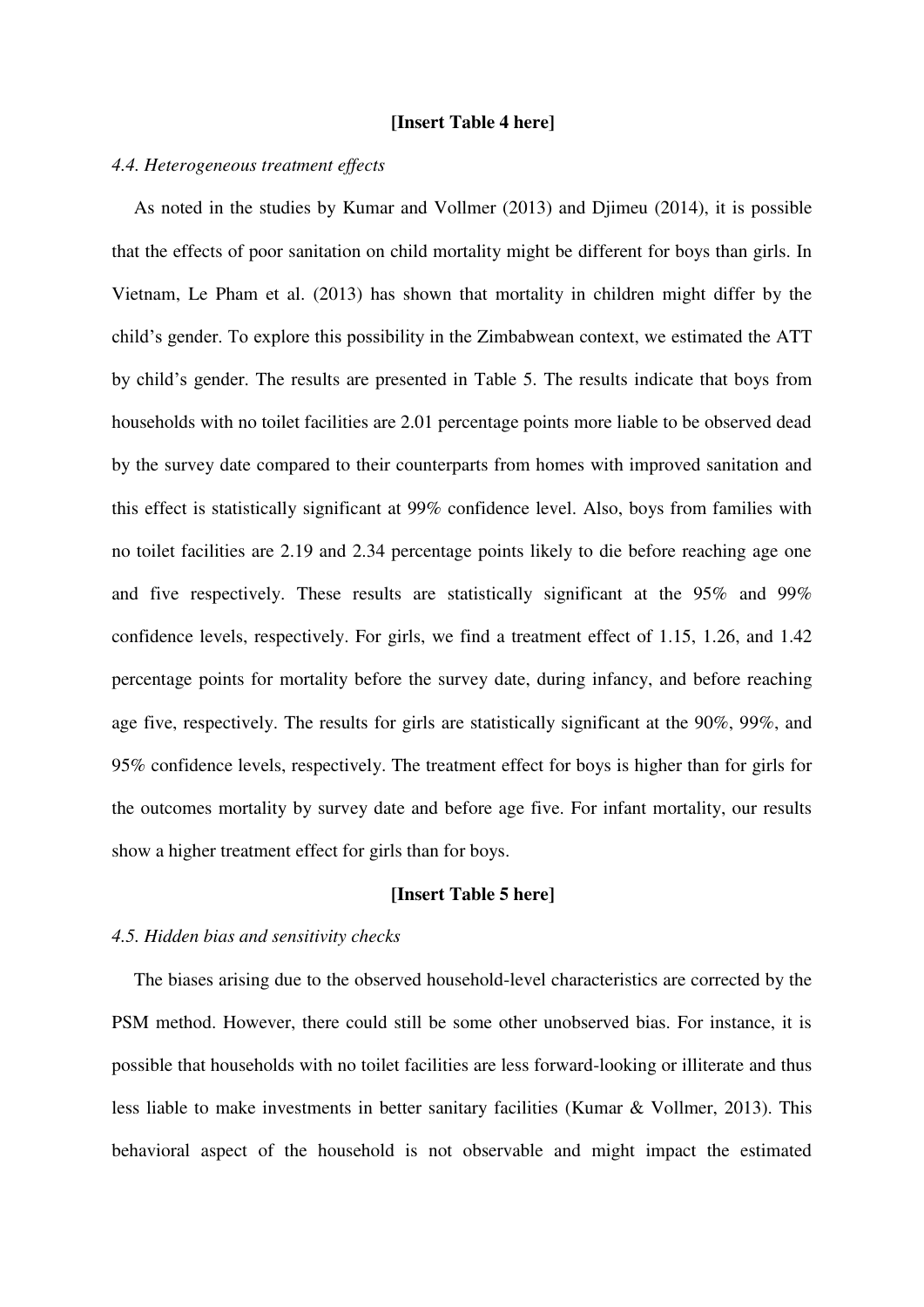treatment effects from PSM technique. If the treated and control groups do differ on unobservable characteristics, there might be hidden bias. We employed the bounds procedure suggested by [Rosenbaum \(2002\)](#page-21-3) to test the extent to which the unobserved variables have to be changed to make the estimated ATT invalid.

The results for the sensitivity analysis are presented in Table 6. The results indicate that the estimated ATT with PSM does not remain significant even in the presence of large significant bias. Thus, one should take our estimated ATT with caution. The results indicating negative selection bias suggests that the PSM results are insensitive to selection bias arising from unobserved household characteristics. Here, we focus on the  $Q_{mh}^-$  and  $p_{mh}^-$  statistics. However, for the case of positive unobserved selection bias, the results are not always insensitive to the bias due to the unobserved characteristics. The relevant statistics to focus on are the  $Q_{mh}^+$  and  $p_{mh}^+$ . The fact that our PSM results are likely to be influenced by hidden bias, we interpret these results with caution.

# **[Insert Table 6 here]**

#### **5. Discussion**

This study examines the vital link between the poor sanitation and child mortality in Zimbabwe – a country currently experiencing unfavorable child outcomes. We use PSM method to quantify the likely consequences of open defecation on mortality outcomes for children. Taken together, our results indicate that, at least in rural Zimbabwe from 1990 to 2011, children living in households with no toilet facilities had an elevated risk of dying before reaching the age of one or five compared to their counterparts from homes with improved sanitary facilities. Specifically, children from households that use the bush toilet system are 2.43, 1.30, and 2.24 percentage points more liable to be observed dead by the survey date, before the age of one year and the age of five respectively. This result might be explained by a combination of factors including the cholera outbreaks that have ravaged the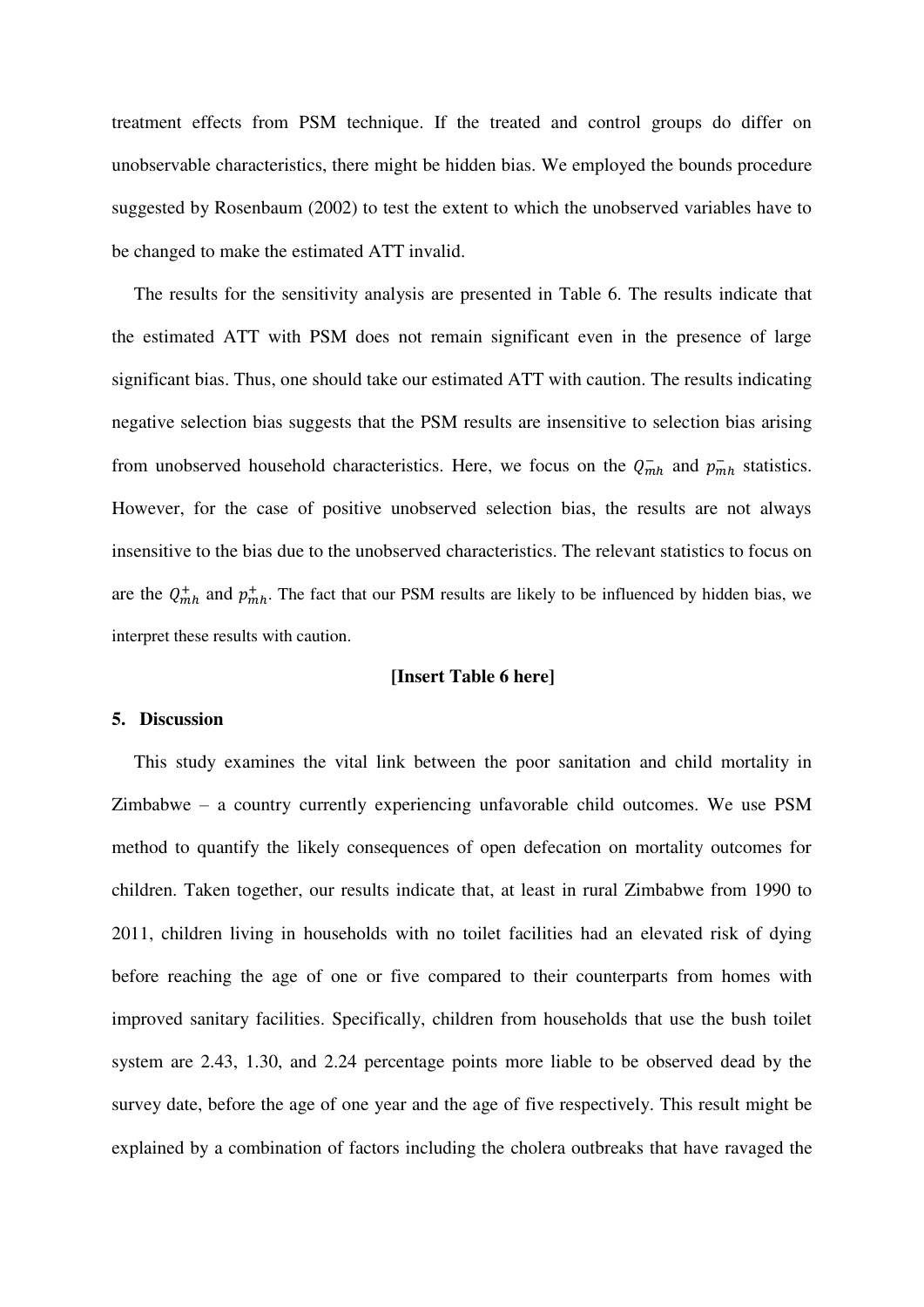country nearly every year since 1998. In 2008, approximately 4,282 deaths were reported to be as a result of cholera [\(Ahmed et al., 2011\)](#page-20-13). The effects of cholera are even dire in communities with no toilet facilities. Also, families with poor sanitary facilities are more liable to have very high diarrhea prevalence rates and consequently higher mortality rates [\(ZIMSTAT, 2012\)](#page-22-5). The findings corroborate the results from previous other studies [\(Gamper-Rabindran et al., 2010;](#page-20-2) [Geruso & Spears, 2015;](#page-20-1) [Spears, 2013\)](#page-22-1).

Our results also indicate slightly larger treatment effects for boys than girls for mortality observed at the survey date and before age five. This finding is consistent with previous studies in demography that established a higher infant mortality rate among boys than boys [\(Pongou, 2013\)](#page-21-12). It has been long-observed that females have better survival chances than do boys owing to their superior genetics and biological makeup, while boys are more vulnerable to diseases compared to their female counterparts [\(Naeye et al., 1971;](#page-21-13) [Waldron, 1983\)](#page-22-10). Other studies attribute the female survival advantage to the preconceived or prenatal environmental factors impacting the probabilities of giving birth to either a boy or girl. It's plausible that these same environmental factors explain the observed sex differentials in child mortality [\(Pongou, 2013\)](#page-21-12). Our results are at odds with a study by [Kumar and Vollmer \(2013\)](#page-21-0) for India who found an ATT of improved sanitation on diarrheal prevalence to be in favor of boys than girls.

While poor sanitation might be a plausible explanation for the high child mortality rates observed in Zimbabwe today, other factors might be at play here as well. We certainly did not control for other plausible and important factors such as the devastating impacts of HIV/AIDS among others. Though Zimbabwe has made important progress in the quest to improve the livelihoods of its citizens, approximately 48% of its rural population still practice open defecation [\(Unicef, 2013\)](#page-22-4).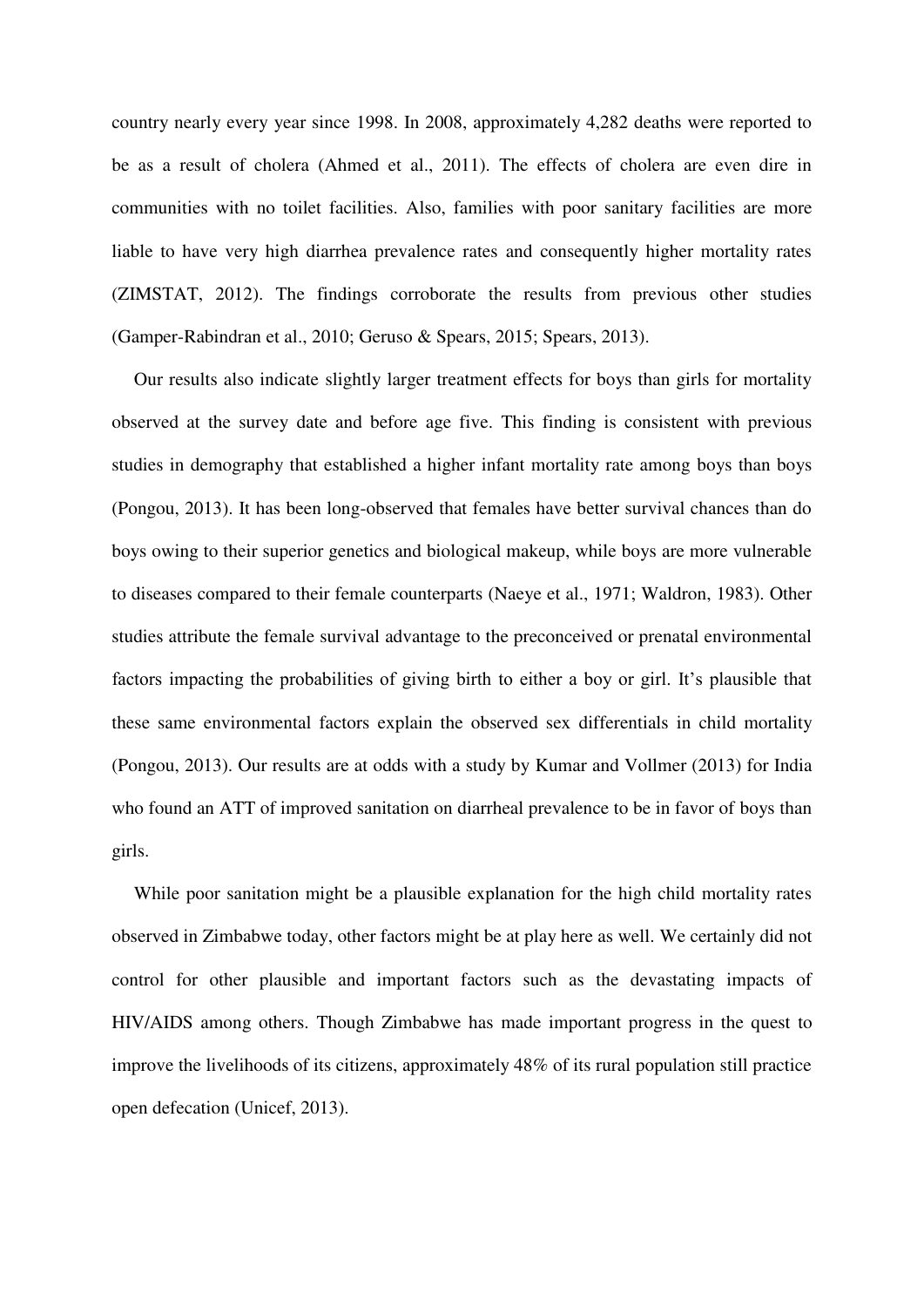This study is not without limitations. First, due to data restrictions, we did not explore potential channels through which poor sanitation might result in child deaths. For example, the effects of poor sanitation might be worsened or reduced because of the household's socioeconomic status. Second, we did not control for other important factors that might have affected child mortality outcomes such as the HIV/AIDS prevalence rates. However, since HIV prevalence rates might differ by region or province, controlling for regional variation as we do might account for some of these effects. Despite the limitations, our study provides important insights on the extent and consequences of open defecation on child survival in Zimbabwe's rural communities. Given that the mortality rates for children remain high in the country [\(WHO, 2015\)](#page-22-2), the findings in this study suggest the need for public policy makers to focus on addressing the inequalities in improved sanitation facilities access particularly in Zimbabwe's rural areas. Improving the sanitary facilities in rural Zimbabwe might be an effective strategy to reduce child mortality in Zimbabwe.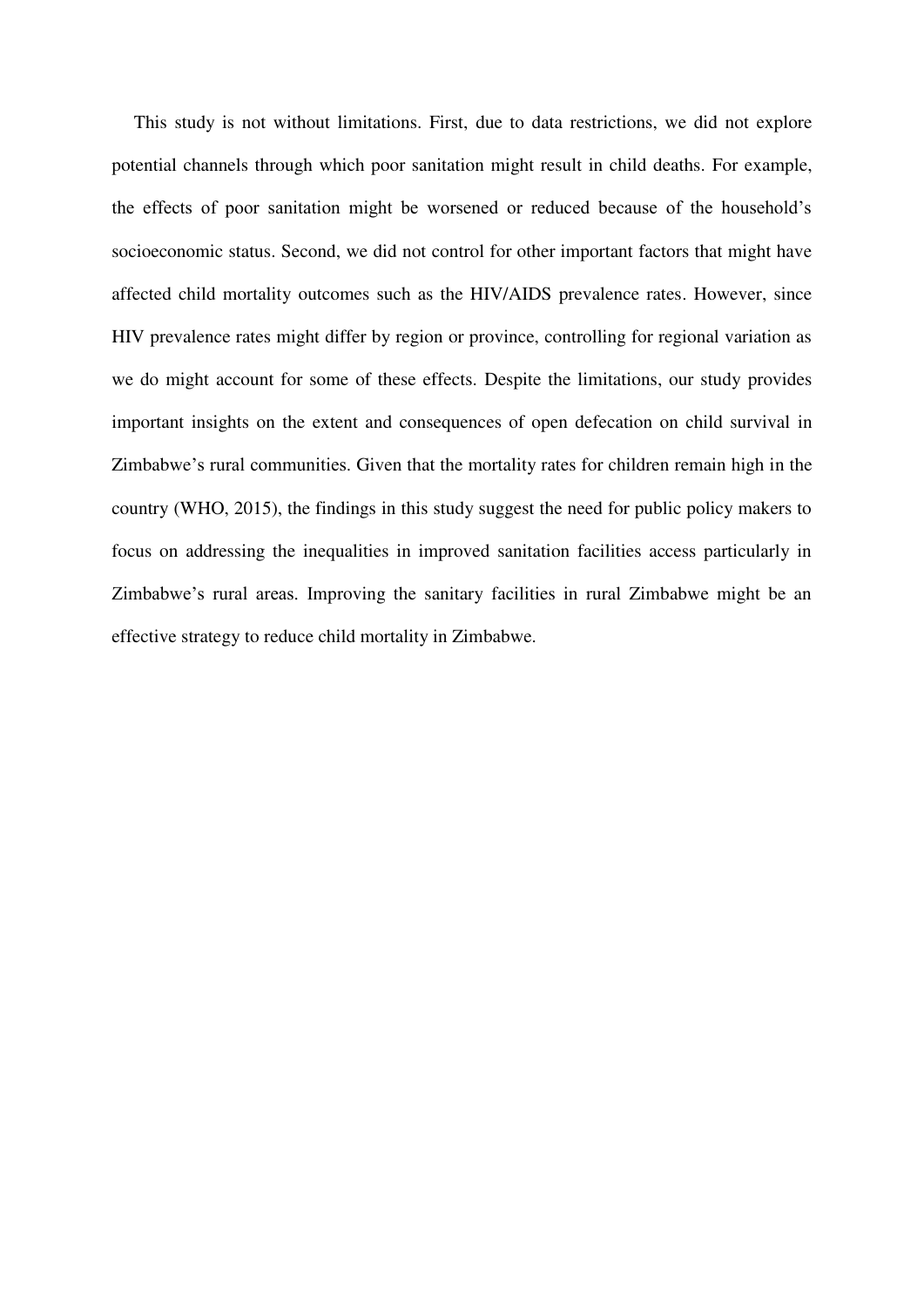# **References**

- <span id="page-20-13"></span>Ahmed, S., Bardhan, P.K., Iqbal, A., Mazumder, R.N., Khan, A.I., Islam, M.S., et al. (2011). The 2008 Cholera Epidemic in Zimbabwe: Experience of the icddr, b Team in the Field. *Journal of Health, Population and Nutrition*, 541-546.
- <span id="page-20-7"></span>Arulampalam, W., & Bhalotra, S. (2006). Sibling death clustering in India: state dependence versus unobserved heterogeneity. *Journal of the Royal Statistical Society: Series A (Statistics in Society),* 169, 829-848.
- <span id="page-20-12"></span>Becker, S.O., & Ichino, A. (2002). Estimation of average treatment effects based on propensity scores. *Stata Journal,* 2, 358-377.
- <span id="page-20-6"></span>Bose, R. (2009). The impact of water supply and sanitation interventions on child health: evidence from DHS surveys. *International Initiative for Impact Evaluation: New Delhi*.
- <span id="page-20-3"></span>Cutler, D., & Miller, G. (2005). The role of public health improvements in health advances: the twentieth-century United States. *Demography,* 42, 1-22.
- <span id="page-20-8"></span>Dancer, D., Rammohan, A., & Smith, M.D. (2008). Infant Mortality and Child Nutrition in Bangladesh. *HEALTH ECONOMICS,* 17, 1015-1035.
- <span id="page-20-5"></span>Djimeu, E.W. (2014). The impact of social action funds on child health in a conflict affected country: Evidence from Angola. *Social Science & Medicine,* 106, 35-42.
- <span id="page-20-4"></span>Duflo, E., Greenstone, M., Guiteras, R., & Clasen, T. (2015). Toilets can work: Short and medium run health impacts of addressing complementarities and externalities in water and sanitation. National Bureau of Economic Research.
- <span id="page-20-2"></span>Gamper-Rabindran, S., Khan, S., & Timmins, C. (2010). The impact of piped water provision on infant mortality in Brazil: A quantile panel data approach. *Journal of Development Economics,* 92, 188-200.
- <span id="page-20-1"></span>Geruso, M., & Spears, D. (2015). Neighborhood sanitation and infant mortality. National Bureau of Economic Research.
- <span id="page-20-9"></span>Grépin, K.A., & Bharadwaj, P. (2015). Maternal education and child mortality in Zimbabwe. *Journal of Health Economics,* 44, 97-117.
- <span id="page-20-0"></span>Hammer, J., & Spears, D. (2016). Village sanitation and child health: Effects and external validity in a randomized field experiment in rural India. *Journal of Health Economics,*  48, 135-148.
- <span id="page-20-10"></span>Heckman, J.J. (1996). Randomization as an Instrumental Variable. (p. 336): MIT Press.
- <span id="page-20-11"></span>Heckman, J.J., & Robb, R. (1985). Alternative methods for evaluating the impact of interventions: An overview. *Journal of Econometrics,* 30, 239-267.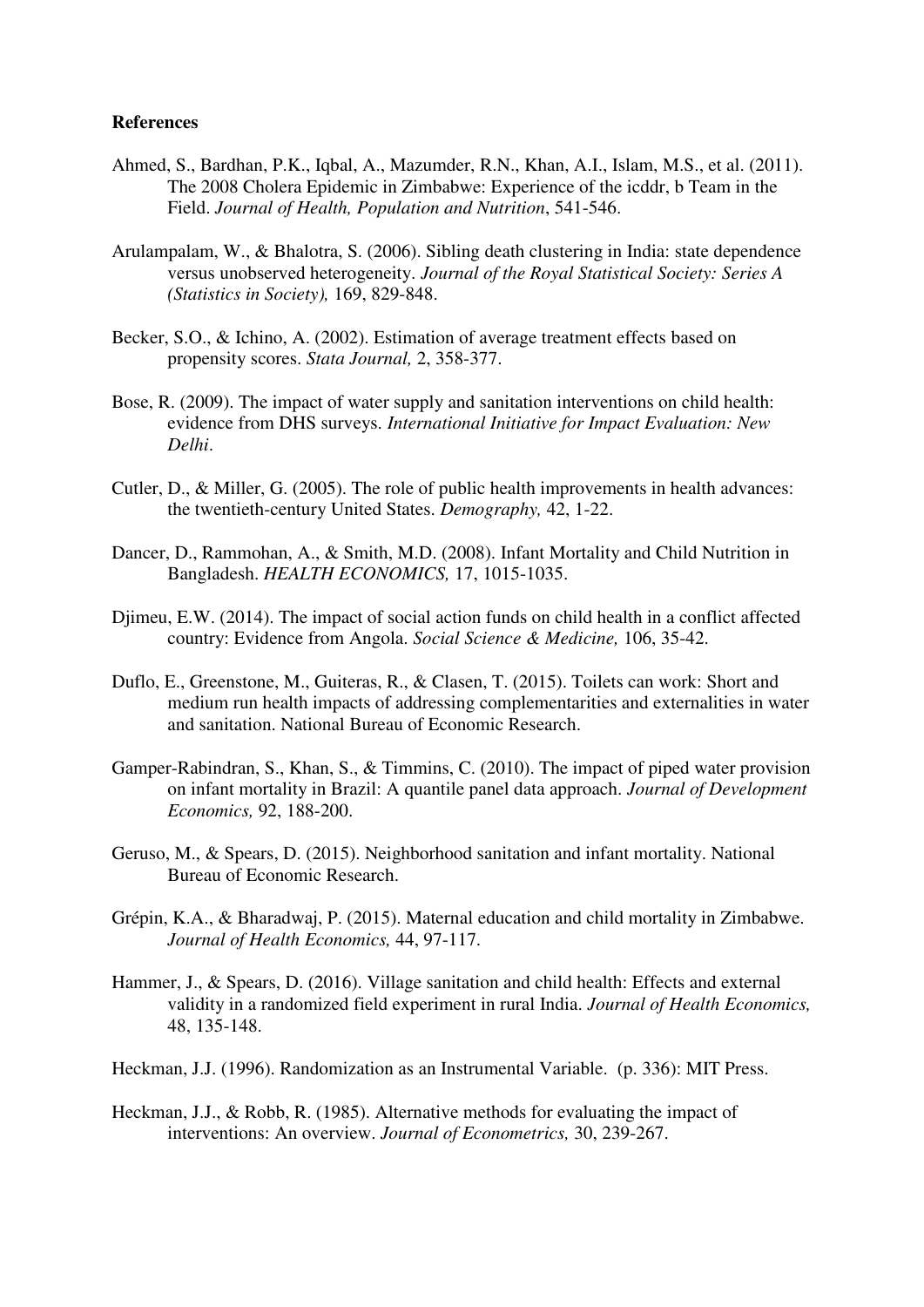- <span id="page-21-2"></span>Hirano, K., & Imbens, G.W. (2001). Estimation of causal effects using propensity score weighting: An application to data on right heart catheterization. *Health Services and Outcomes research methodology,* 2, 259-278.
- <span id="page-21-9"></span>Hirano, K., Imbens, G.W., & Ridder, G. (2003). Efficient estimation of average treatment effects using the estimated propensity score. *Econometrica,* 71, 1161-1189.
- <span id="page-21-5"></span>Kariuki, J.G., Magambo, K.J., Njeruh, M.F., Muchiri, E.M., Nzioka, S.M., & Kariuki, S. (2012). Effects of Hygiene and Sanitation Interventions on Reducing Diarrhoea Prevalence Among Children in Resource Constrained Communities: Case Study of Turkana District, Kenya. *Journal of Community Health,* 37, 1178-1184.
- <span id="page-21-4"></span>Kremer, M., Leino, J., Miguel, E., & Zwane, A.P. (2011). Spring Cleaning: Rural Water Impacts, Valuation, and Property Rights Institutions. *Quarterly Journal of Economics,*  126, 145-205.
- <span id="page-21-0"></span>Kumar, S., & Vollmer, S. (2013). Does Access to Improved Sanitation Reduce Childhood Diarrhea in Rural India? *HEALTH ECONOMICS,* 22, 410-427.
- <span id="page-21-11"></span>Le Pham, T., Kooreman, P., Koning, R.H., & Wiersma, D. (2013). Gender patterns in Vietnam's child mortality. *Journal of Population Economics,* 26, 303-322.
- <span id="page-21-7"></span>Lee, L.-f., Rosenzweig, M.R., & Pitt, M.M. (1997). The effects of improved nutrition, sanitation, and water quality on child health in high-mortality populations. *Journal of Econometrics*, 209.
- <span id="page-21-6"></span>Mara, D., Lane, J., Scott, B., & Trouba, D. (2010). Sanitation and Health. *PLoS Medicine,* 7, 1-7.
- <span id="page-21-8"></span>McCrory, C., & Layte, R. (2011). The effect of breastfeeding on children's educational test scores at nine years of age: Results of an Irish cohort study. *Social Science & Medicine,* 72, 1515-1521.
- <span id="page-21-13"></span>Naeye, R.L., Burt, L.S., Wright, D.L., Blanc, W.A., & Tatter, D. (1971). Neonatal mortality, the male disadvantage. *Pediatrics,* 48, 902-906.
- <span id="page-21-12"></span>Pongou, R. (2013). Why is infant mortality higher in boys than in girls? A new hypothesis based on preconception environment and evidence from a large sample of twins. *Demography,* 50, 421-444.
- <span id="page-21-1"></span>Robinson, A. (2002). The Zimbabwe Experience: Lessons From a Review of 15 years of the Zimbabwe Integrated Rural Water Supply and Sanitation Programme. *World Bank Water and Sanitation Program—Africa region, Nairobi, Kenya, Field Note,* 26549.
- <span id="page-21-10"></span>Rosenbaum, P.R. (1987). Sensitivity analysis for certain permutation inferences in matched observational studies. *Biometrika,* 74, 13-26.

<span id="page-21-3"></span>Rosenbaum, P.R. (2002). *Observational studies*: New York : Springer, [2002] 2nd ed.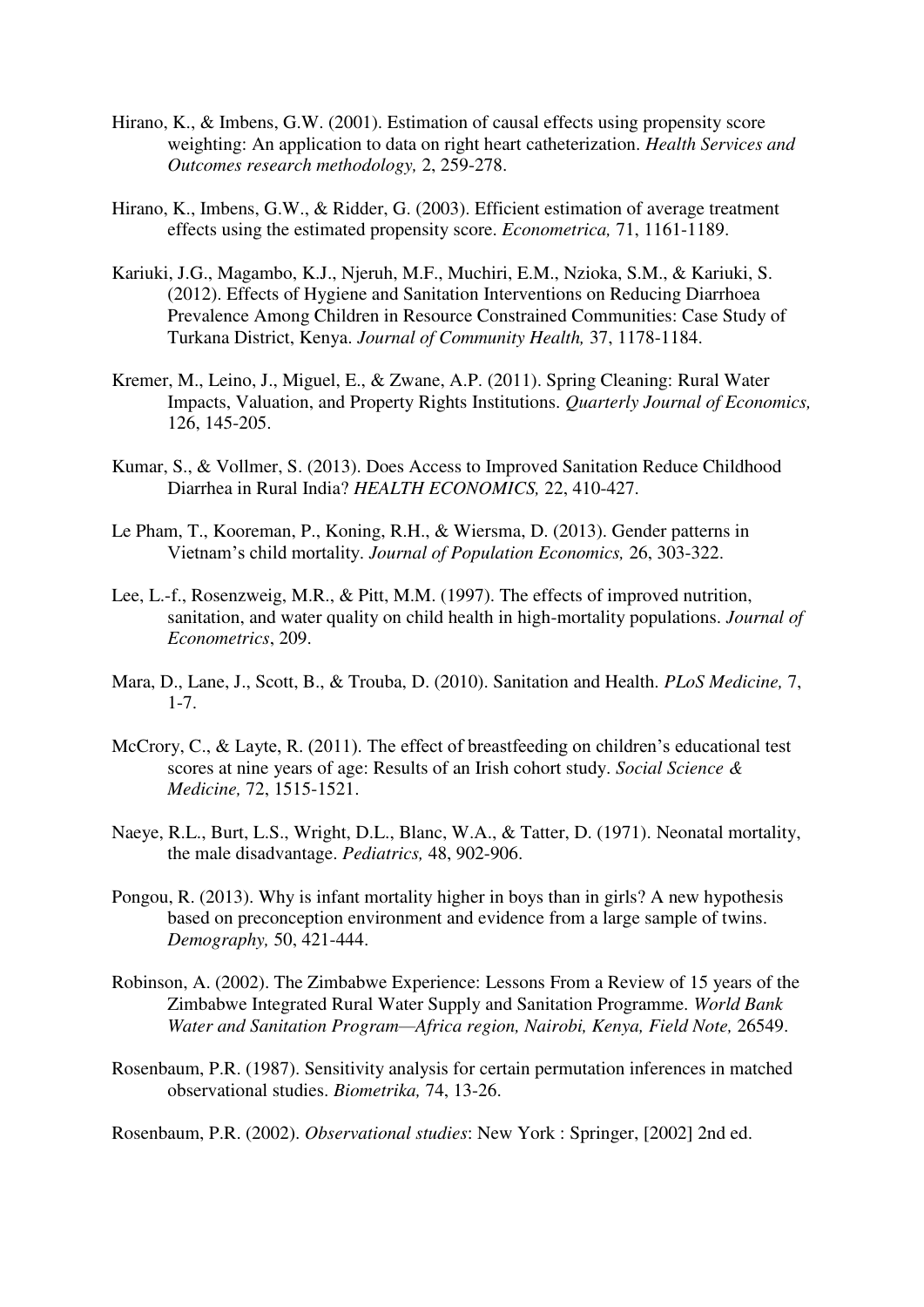- <span id="page-22-8"></span>Rosenbaum, P.R., & Rubin, D.B. (1983). The Central Role of the Propensity Score in Observational Studies for Causal Effects. (p. 41): Biometrika Trust.
- <span id="page-22-7"></span>Rosenbaum, P.R., & Rubin, D.B. (1985). Constructing a Control Group Using Multivariate Matched Sampling Methods That Incorporate the Propensity Score. (p. 33): American Statistical Association.
- <span id="page-22-1"></span>Spears, D. (2013). How Much International Variation in Child Height Can Sanitation Explain?
- <span id="page-22-9"></span>Stata, S. (2013). Release 13. *Statistical Software. College Station. Texas, USA: StataCorp LP*.
- <span id="page-22-0"></span>UNDP, U.N.D.P. (2016). UNDP Support to the Implementation of Sustainable Development Goal 6.
- <span id="page-22-4"></span>Unicef, U.N.C.s.E.F. (2013). Supporting Zimbabwe's Rural WASH Sector. Rural WASH.
- <span id="page-22-3"></span>United Nations. (2015). Transforming Our World: The 2030 Agenda for Sustainable Development.
- <span id="page-22-10"></span>Waldron, I. (1983). Sex differences in human mortality: the role of genetic factors. *Social Science & Medicine,* 17, 321-333.
- <span id="page-22-6"></span>Watson, T. (2006). Public health investments and the infant mortality gap: Evidence from federal sanitation interventions on U.S. Indian reservations. *Journal of Public Economics,* 90, 1537-1560.
- <span id="page-22-2"></span>WHO. (2015). World Health Statistics 2015. World Health Organization.
- <span id="page-22-5"></span>ZIMSTAT. (2012). Zimbabwe Demographic and Health Survey 2010-11. Calverton, Maryland.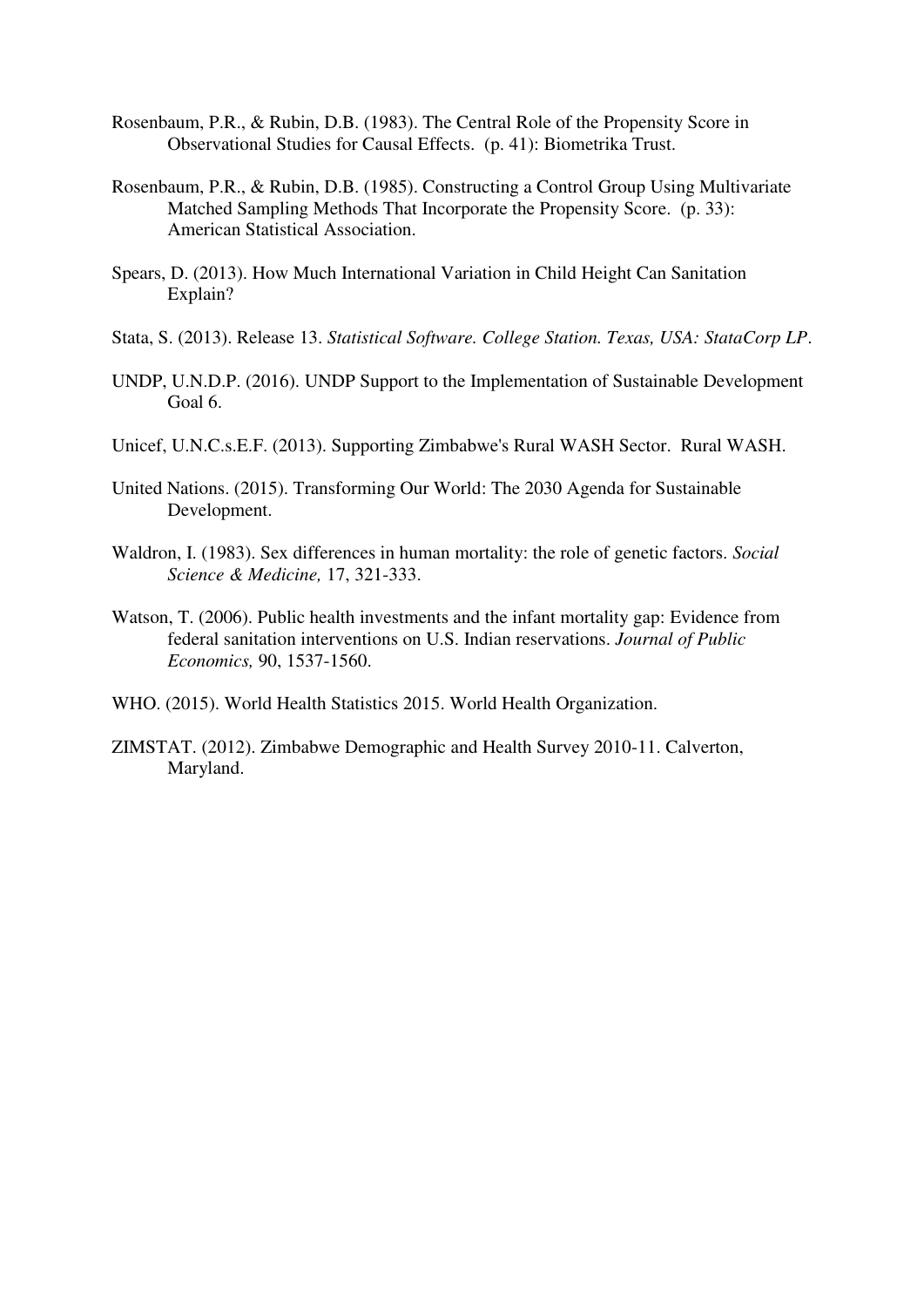# **Figure Captions**

- **Fig. 1** Prevalence of poor sanitation in rural Zimbabwe
- **Fig. 2** Trends in infant and child mortality by year of child's birth
- **Fig. 3** Distribution of the propensity score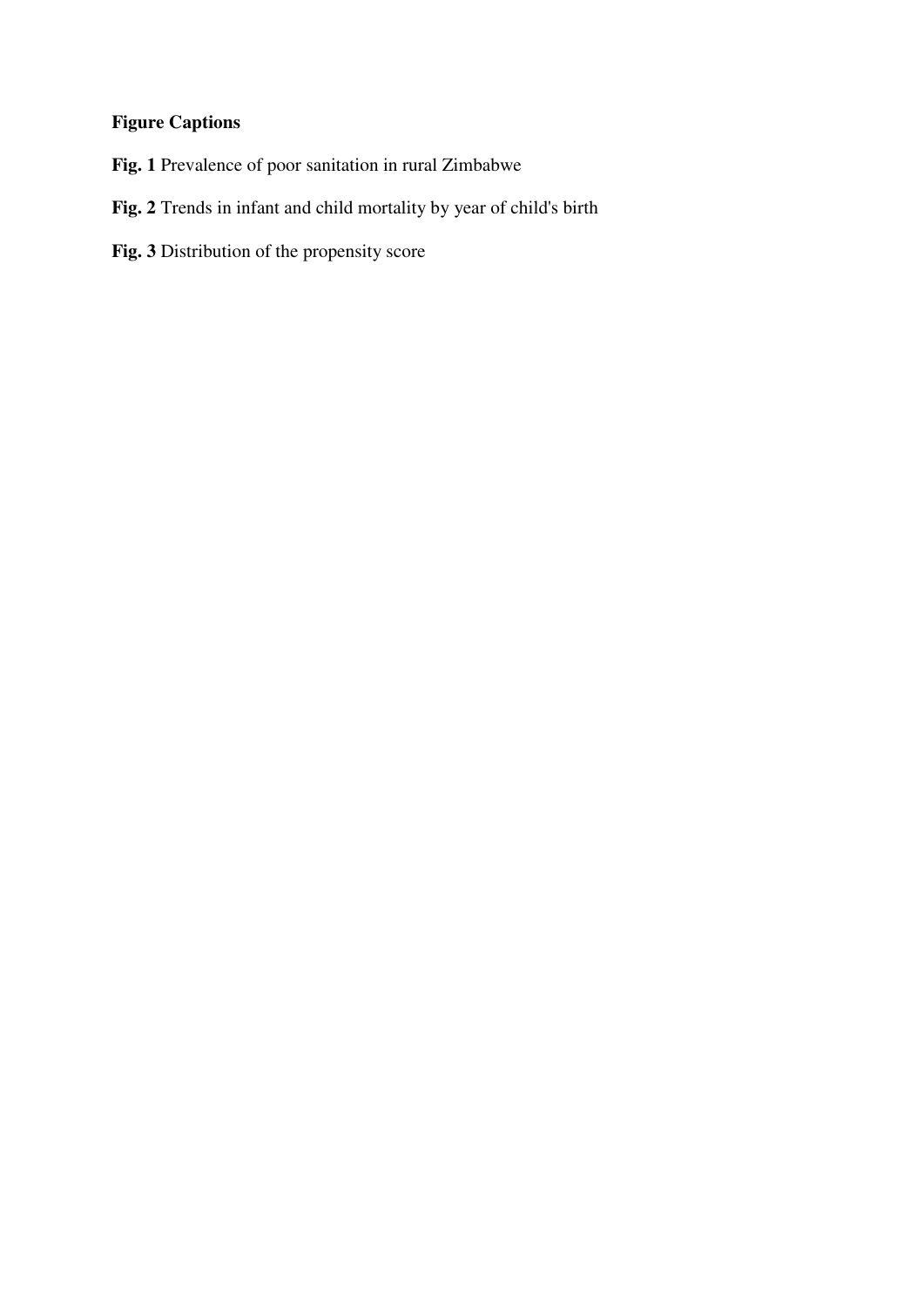Table 1: Descriptive statistics of household characteristics before propensity score matching

|                                  |                |            |            |           | Propensity score logit |            |  |
|----------------------------------|----------------|------------|------------|-----------|------------------------|------------|--|
| Household characteristics        | All Households | Poor       | Improved   | t-test    | Coefficients           | Std. error |  |
|                                  |                | Sanitation | sanitation | (p-value) |                        |            |  |
|                                  | (1)            | (2)        | (3)        | (4)       | (5)                    | (6)        |  |
| Maternal-related characteristics |                |            |            |           |                        |            |  |
| Age 20-24                        | 0.193          | 0.188      | 0.198      | 0.108     | $-0.222$ <sup>**</sup> | (0.071)    |  |
| Age 25-29                        | 0.163          | 0.167      | 0.159      | 0.157     | $-0.181$ <sup>*</sup>  | (0.081)    |  |
| Age 30-34                        | 0.132          | 0.134      | 0.130      | 0.456     | $-0.259$ **            | (0.091)    |  |
| Age 35-39                        | 0.109          | 0.116      | 0.104      | 0.007     | $-0.323***$            | (0.103)    |  |
| Age 40-44                        | 0.088          | 0.092      | 0.085      | 0.083     | $-0.394***$            | (0.120)    |  |
| Age 45-49                        | 0.077          | 0.077      | 0.077      | 0.985     | $-0.620***$            | (0.139)    |  |
| Education less than primary      | 0.185          | 0.209      | 0.167      | 0.000     | 0.079                  | (0.062)    |  |
| Education more than primary      | 0.457          | 0.355      | 0.540      | 0.000     | $-0.154***$            | (0.056)    |  |
| Able to read and write           | 0.875          | 0.834      | 0.907      | 0.000     | 0.023                  | (0.075)    |  |
| Employed                         | 0.388          | 0.341      | 0.426      | 0.000     | $-0.200$ ***           | (0.045)    |  |
| Married                          | 0.743          | 0.770      | 0.721      | 0.000     | $0.148*$               | (0.064)    |  |
| Read newspapers frequently       | 0.299          | 0.214      | 0.366      | 0.000     | $-0.089$               | (0.048)    |  |
| Household size                   | 6.177          | 6.230      | 6.134      | 0.026     | $-0.079***$            | (0.008)    |  |
| Number of children under age 5   | 1.168          | 1.289      | 1.070      | 0.000     | $0.136\sp{***}$        | (0.025)    |  |
| Number of girls                  | 1.308          | 1.446      | 1.197      | 0.000     | 0.043                  | (0.020)    |  |
| Number of boys                   | 1.337          | 1.481      | 1.221      | 0.000     | $0.062**$              | (0.019)    |  |
| Household religious beliefs      |                |            |            |           |                        |            |  |
| Catholic                         | 0.286          | 0.269      | 0.300      | 0.000     | $-0.481$ ***           | (0.115)    |  |
| Protestant                       | 0.210          | 0.185      | 0.230      | 0.000     | $-0.524***$            | (0.123)    |  |
| Pentecostal                      | 0.102          | 0.092      | 0.110      | 0.000     | $-0.280^*$             | (0.130)    |  |
| Apostolic section                | 0.236          | 0.243      | 0.230      | 0.029     | $-0.364$ **            | (0.126)    |  |
| Other Christian                  | 0.071          | 0.091      | 0.054      | 0.000     | $-0.107$               | (0.144)    |  |
| Muslim/others                    | 0.055          | 0.064      | 0.047      | 0.619     | $-0.416$ **            | (0.146)    |  |
| Household wealth                 |                |            |            |           |                        |            |  |
| Quintile 1 (poorest)             | 0.290          | 0.556      | 0.077      | 0.000     | $5.937***$             | (0.393)    |  |
| Quintile 2                       | 0.272          | 0.287      | 0.260      | 0.000     | $4.158***$             | (0.391)    |  |
| Quintile 3                       | 0.263          | 0.133      | 0.367      | 0.000     | $\mathbf{3.080}^{***}$ | (0.391)    |  |
| Quintile 4 (richest)             | 0.144          | 0.023      | 0.242      | 0.000     | $1.631^{\ast\ast\ast}$ | (0.397)    |  |
| Survey fixed effects             |                |            |            |           |                        |            |  |
| <b>Year 1994</b>                 | 0.220          | 0.252      | 0.194      | 0.000     | $1.041***$             | (0.078)    |  |
| <b>Year 1999</b>                 | 0.206          | 0.189      | 0.220      | 0.000     | 0.037                  | (0.074)    |  |
| Year 2005/06                     | 0.286          | 0.296      | 0.279      | 0.010     | $0.413***$             | (0.059)    |  |
| Provinces                        |                |            |            |           |                        |            |  |
| Mashonaland central              | 0.130          | 0.098      | 0.156      | 0.000     | $0.202$ <sup>*</sup>   | (0.088)    |  |
| Mashonaland east                 | 0.115          | 0.080      | 0.144      | 0.000     | $0.726***$             | (0.081)    |  |
| Mashonaland west                 | 0.106          | 0.114      | 0.099      | 0.001     | $1.117^{\ast\ast\ast}$ | (0.081)    |  |
| Matabeleland north               | 0.121          | 0.187      | 0.068      | 0.000     | $1.199***$             | (0.083)    |  |
| Matabeleland south               | 0.120          | 0.119      | 0.121      | 0.663     | $0.850***$             | (0.077)    |  |
| Midlands                         | 0.133          | 0.148      | 0.122      | 0.000     | $0.954***$             | (0.077)    |  |
| Masvingo                         | 0.138          | 0.171      | 0.112      | 0.000     | $1.196***$             | (0.076)    |  |

Notes: \*\*\*Significant at 1% level; \*\*significant at 5% level; \*significant at 10% level. Robust standard errors are presented. Baseline categories are: mother's age 15-19; mother's education is less than primary school; traditional religious beliefs; household wealth quintile 5 (richest); survey year 2010/11; Manicaland province.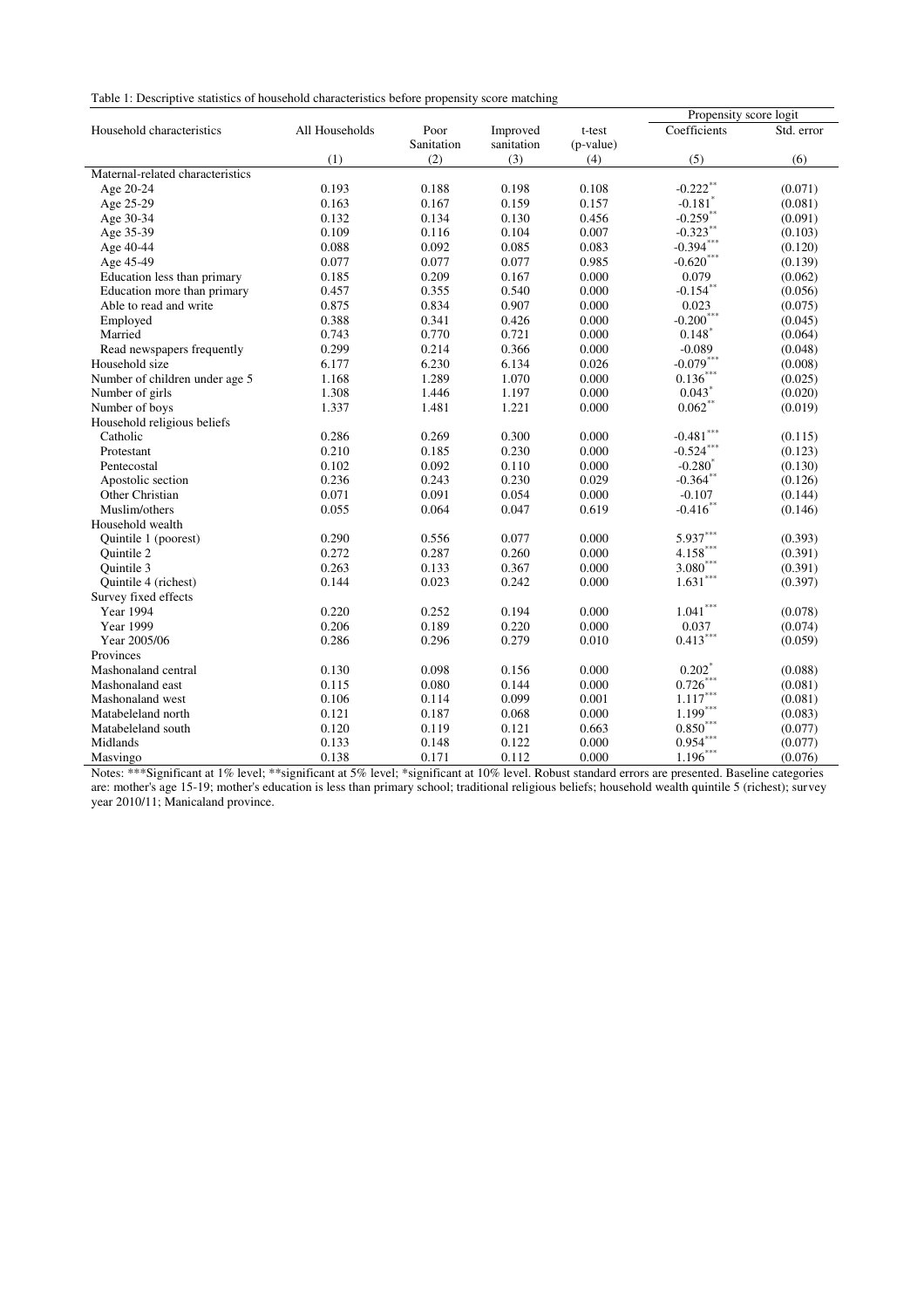#### Table 2: Covariate balance - individual *t*-test

-

|                                  |                    |                        |                        | Differences           |
|----------------------------------|--------------------|------------------------|------------------------|-----------------------|
|                                  | Poor<br>sanitation | Improved<br>sanitation | % reduction<br>in bias | $(1)-(2)$<br>t-values |
| Household characteristics        | (1)                | (2)                    | (3)                    | (4)                   |
| Age 20-24                        | 0.18656            | 0.18699                | 80.9                   | $-0.12$               |
| Age 25-29                        | 0.16017            | 0.16248                | $-229.5^3$             | $-0.72$               |
| Age 30-34                        | 0.13255            | 0.13185                | 43.4                   | 0.23                  |
| Age 35-39                        | 0.11873            | 0.1015                 | $-92$                  | 6.28                  |
| Age 40-44                        | 0.09296            | 0.08945                | 32.1                   | 1.39                  |
| Age 45-49                        | 0.07426            | 0.08892                | $-143.41$              | $-6.11$               |
| Education less than primary      | 0.21965            | 0.21338                | $-9193.81$             | 1.74                  |
| Education more than primary      | 0.42553            | 0.432                  | 32.5                   | $-1.49$               |
| Able to read and write           | 0.72648            | 0.8839                 | $-48$                  | $-41.25$              |
| Employed                         | 0.3956             | 0.47913                | 25.7                   | $-19.26$              |
| Married                          | 0.9823             | 0.95271                | $-588.4$ <sup>1</sup>  | 19.09                 |
| Reads newspapers frequently      | 0.16088            | 0.3243                 | $-41.4$                | $-44.26$              |
| Household size                   | 6.5433             | 6.0263                 | $-231.71$              | 19.96                 |
| Number of children under age 5   | 1.4152             | 1.2171                 | 1.4                    | 21.04                 |
| Number of girls                  |                    |                        | $-283.81$              |                       |
| Number of boys                   | 1.348              | 1.3734                 |                        | $-1.86$               |
| Household religious beliefs      | 1.3819             | 1.3521                 | 32                     | 2.14                  |
| Catholic                         |                    |                        |                        |                       |
| Protestant                       | 0.37097            | 0.35493                | $-1060.71$             | 3.8                   |
| Pentecostal                      | 0.21896            | 0.20165                | $-71.1$                | 4.84                  |
|                                  | 0.09076            | 0.08649                | $-1232.5$ <sup>1</sup> | 1.71                  |
| Apostolic section                | 0.17406            | 0.1963                 | $-423$                 | $-6.53$               |
| Other Christian<br>Muslim/others | 0.06775            | 0.07064                | $-591.1$ <sup>1</sup>  | $-1.3$                |
|                                  | 0.03386            | 0.04317                | $-145.71$              | $-5.52$               |
| Household wealth                 |                    |                        |                        |                       |
| Quintile 1 (poorest)             | 0.29495            | 0.3033                 | $-32.7$                | $-2.08$               |
| Quintile 2                       | 0.27763            | 0.28179                | 46.4                   | $-1.06$               |
| Quintile 3                       | 0.26286            | 0.25667                | 29.8                   | 1.61                  |
| Quintile 4                       | 0.14005            | 0.13535                | 63.7                   | 1.55                  |
| Survey fixed effects             |                    |                        |                        |                       |
| Year 1994                        | 0.31565            | 0.29172                | $-25.4$                | 5.93                  |
| <b>Year 1999</b>                 | 0.28675            | 0.26201                | $-432.91$              | 6.32                  |
| Year 2005/06                     | 0.09634            | 0.11204                | $-89.8$                | $-5.86$               |
| Provinces                        |                    |                        |                        |                       |
| Mashonaland central              | 0.10819            | 0.1377                 | $-6.3$                 | $-10.25$              |
| Mashonaland east                 | 0.12597            | 0.10734                | 0.8                    | 6.62                  |
| Mashonaland west                 | 0.13532            | 0.09396                | 1.8                    | 14.83                 |
| Matabeleland north               | 0.13539            | 0.13239                | 75.5                   | $\mathbf{1}$          |
| Matabeleland south               | 0.13258            | 0.123                  | $-1226.2$ <sup>1</sup> | 3.27                  |
| Midlands                         | 0.11931            | 0.13028                | $-1509.81$             | $-3.78$               |
| Masvingo                         | 0.12189            | 0.13882                | $-24.9$                | $-5.73$               |

Notes: \*\*\*Significant at 1% level; \*\*significant at 5% level; \*significant at 10% level. Robust standard errors are presented. Baseline categories are: mother's age 15-19; mother's education is less than primary school; traditional religious beliefs; household wealth quintile 5 (richest); survey year 2010/11; Manicaland province.<br><sup>1</sup> The percent bias reduction exceeds 100% because the difference that open defecation makes is far greater in the matched sample than the

unmatched sample. This might be as a result of selection bias or imbalance in the propensity score that failed to meet the statistical threshold for imbalance according to Stata's propensity score balancing property.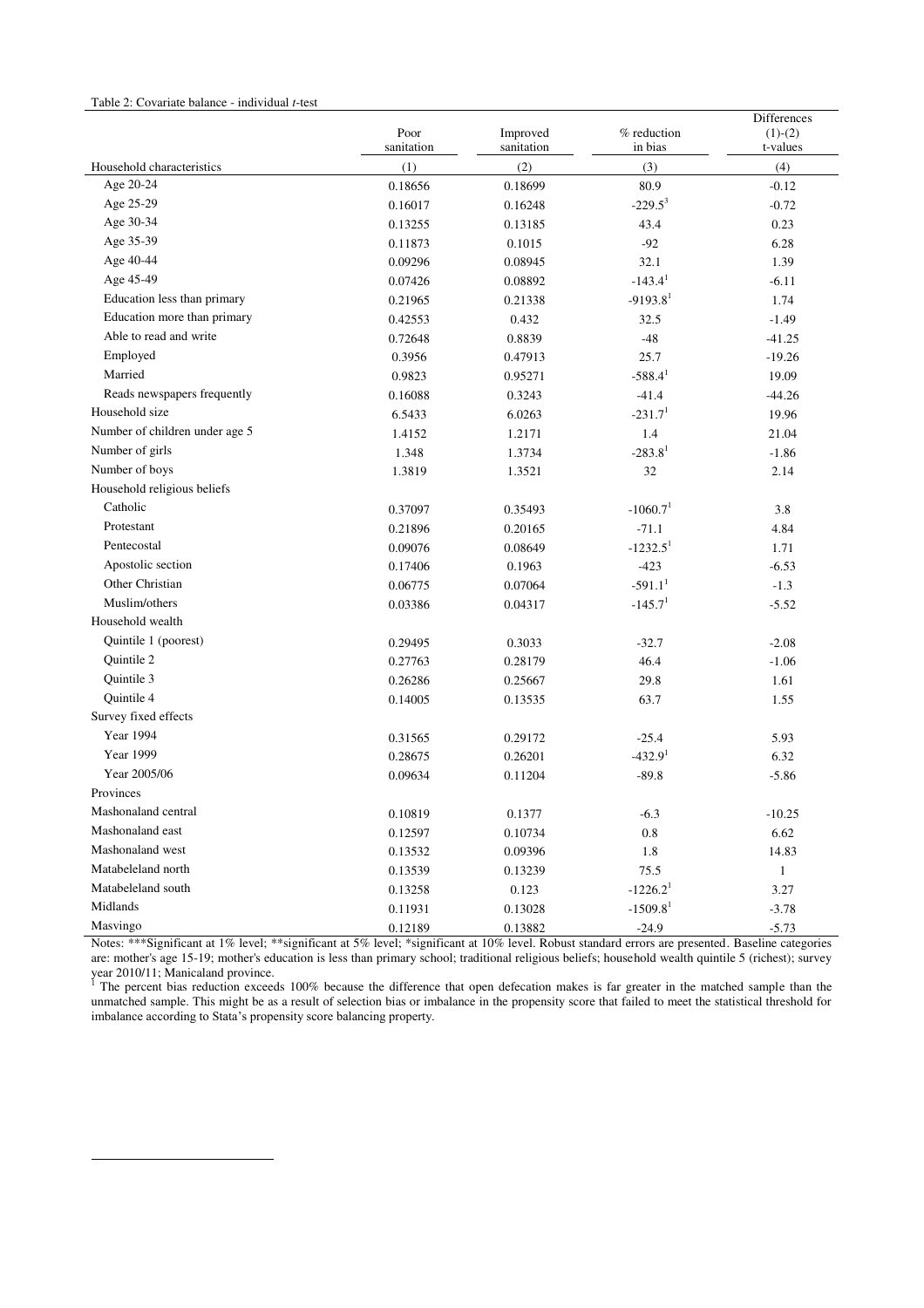|                             | Child dead before survey date |            | Child dead before age 1 |            | Child dead before age 5 |            |
|-----------------------------|-------------------------------|------------|-------------------------|------------|-------------------------|------------|
| Variables                   | Coefficient                   | Std. error | Coefficient             | Std. error | Coefficient             | Std. error |
| Poor sanitation             | $0.0243***$                   | (0.00509)  | $0.0130***$             | (0.00413)  | $0.0224***$             | (0.00545)  |
| <i><b>Observations</b></i>  | 51,683                        |            | 48,694                  |            | 38,272                  |            |
| Average poor sanitation     | 0.094                         |            | 0.055                   |            | 0.084                   |            |
| Average improved sanitation | 0.084                         |            | 0.051                   |            | 0.073                   |            |

#### Table 3: Average treatment effect of poor sanitation on child mortality outcomes

Notes: \*\*\*Significant at 1% level; \*\*significant at 5% level; \*significant at 10% level. Standard errors for the ATT shown in parentheses are calculated using bootstrapping with 500 replications. One-to-one nearest neighbor matching was used to create the counterfactual.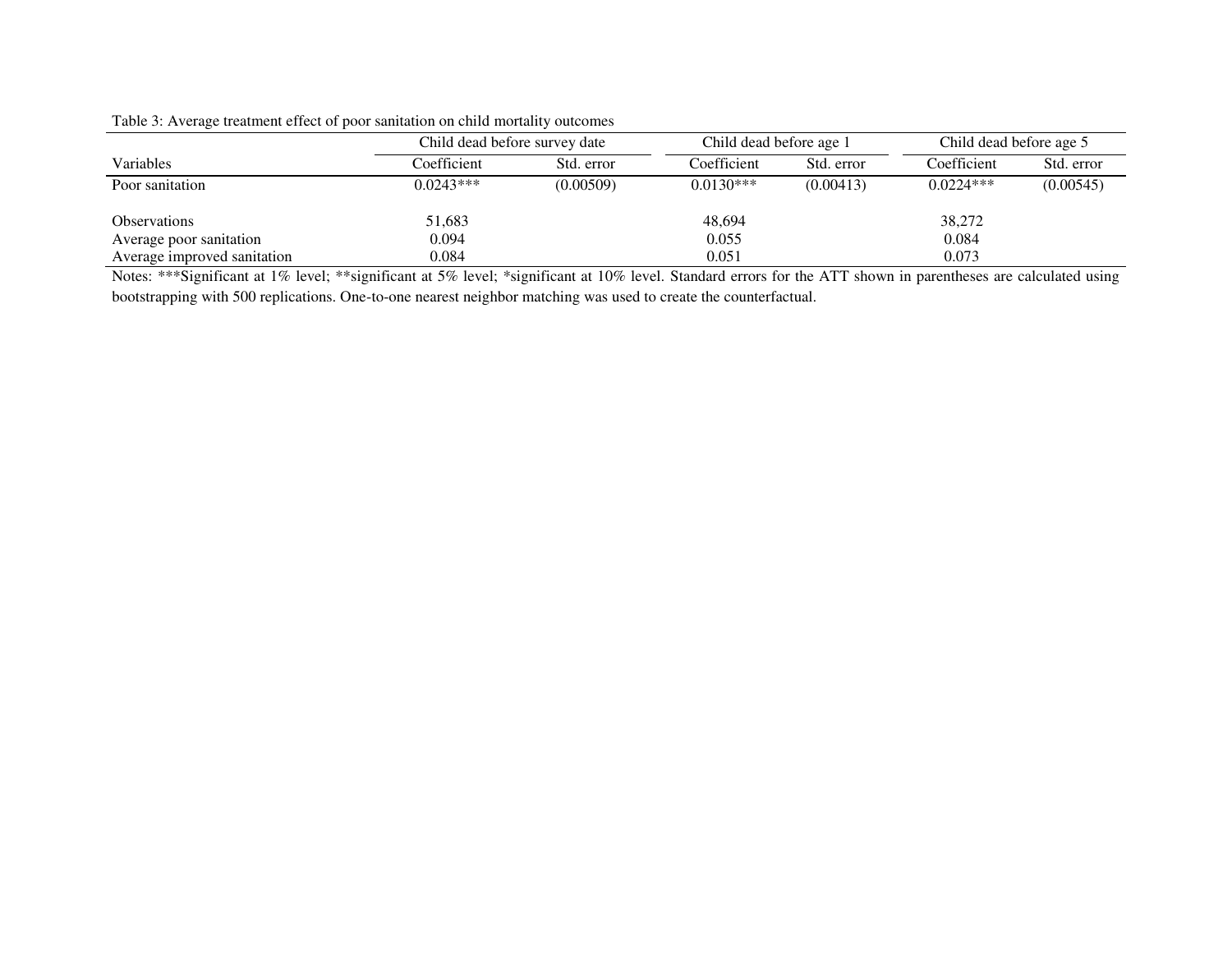# Table 4: Poor sanitation and child mortality - robustness

|                                | Child is dead      |         |            | Child is dead | Child is dead |         |
|--------------------------------|--------------------|---------|------------|---------------|---------------|---------|
|                                | before survey date |         |            | before age 1  | before age 5  |         |
| Linear Probability Model (LPM) |                    |         |            |               |               |         |
| Poor sanitation                | $0.022***$         | (0.004) | $0.008***$ | (0.003)       | $0.017***$    | (0.003) |
| Number of children             | 38207              |         | 38207      |               | 38207         |         |
| R-square                       | 0.0234             |         | 0.0105     |               | 0.0172        |         |
| Weighted Least Squares (WLS)   |                    |         |            |               |               |         |
| Poor sanitation                | $0.020$ **         | (0.006) | 0.008      | (0.004)       | $0.017***$    | (0.006) |
| Number of children             | 38207              |         | 38207      |               | 38207         |         |
| R-square                       | 0.0375             |         | 0.0201     |               | 0.0312        |         |

Notes: \*\*\* significant at 1%, \*\*significant at 5%, and \* significant at 10%. Standard errors are clustered at the primary sampling unit. All the regression include controls for: maternal age, education, number of children under age five, breastfeeding status, birth order, child gender, household size, wealth status, child's year of birth, survey fixed effects, and region fixed effects.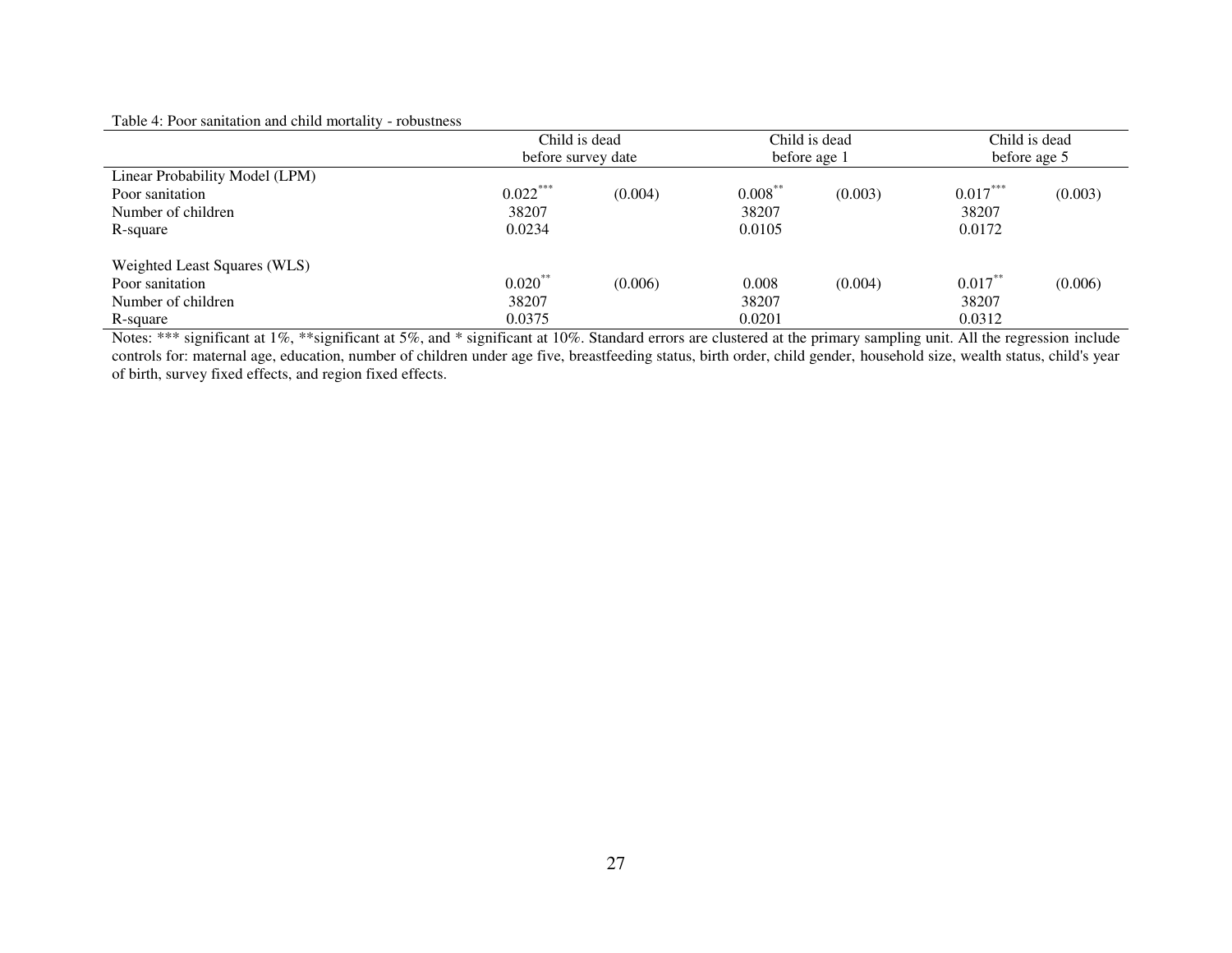#### Table 5: Heterogeneous impacts of poor sanitation on child mortality

|                                  | Child dead by survey date |            | Child dead by age 1 |            | Child dead by age 5 |            |  |
|----------------------------------|---------------------------|------------|---------------------|------------|---------------------|------------|--|
| Variables                        | ATT                       | Std. error | <b>ATT</b>          | Std. error |                     | Std. error |  |
| Stratified by gender of children |                           |            |                     |            |                     |            |  |
| <b>Boys</b>                      | $0.0201***$               | (0.00581)  | $0.0119**$          | (0.00497)  | $0.0234***$         | (0.00705)  |  |
| Girls                            | $0.0115*$                 | (0.00599)  | $0.0126***$         | (0.00461)  | $0.0142**$          | (0.00643)  |  |

Notes: \*\*\*Significant at 1% level; \*\*significant at 5% level; \*significant at 10% level. Standard errors for the ATT shown in parentheses are calculated using bootstrapping with 500 replications. One-to-one nearest neighbor matching was used to create the counterfactual.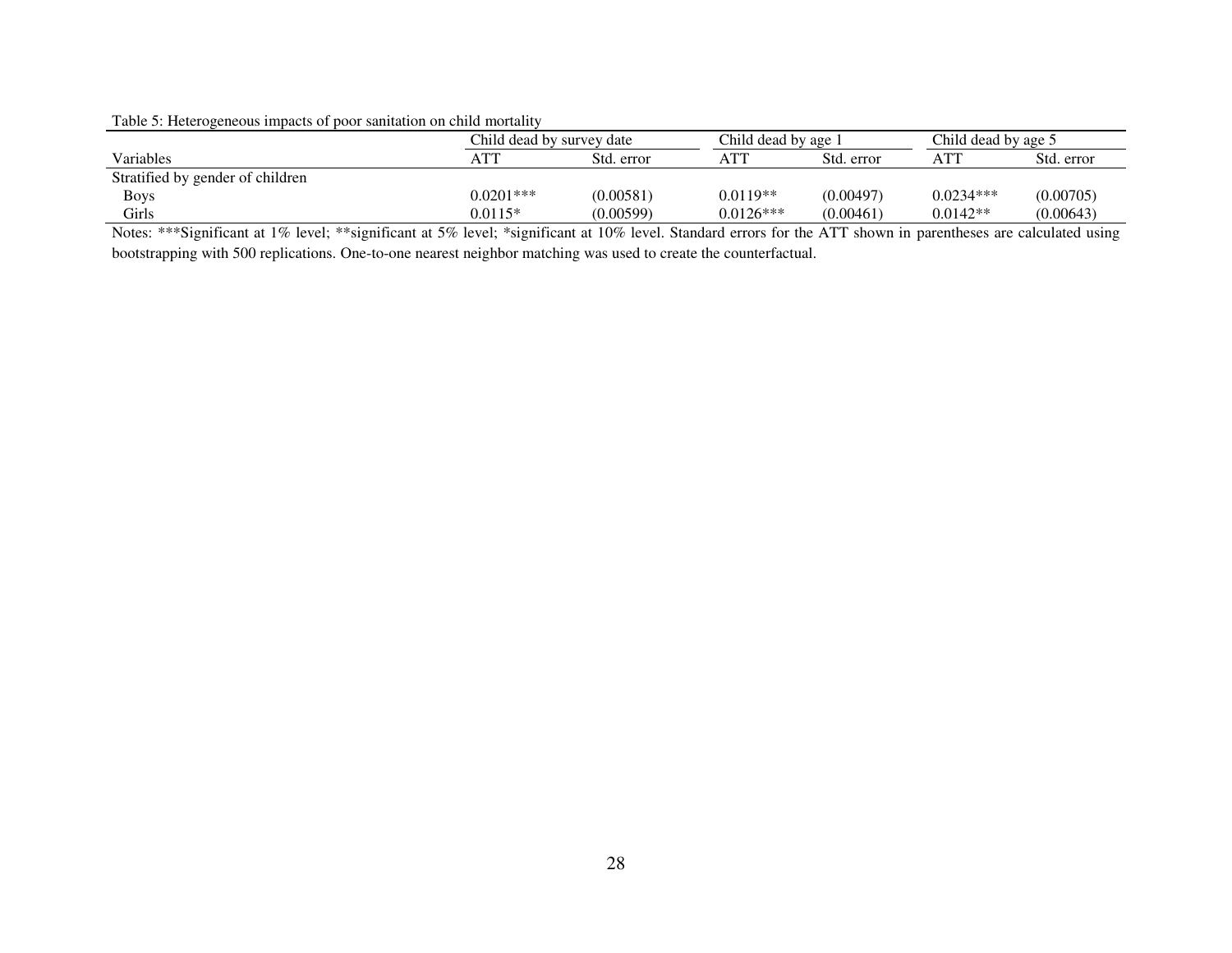|       | Mantel-Haenszel (1959) bounds for child mortality variables |                                                                 |            |            |            |            |            |                               |            |            |            |            |
|-------|-------------------------------------------------------------|-----------------------------------------------------------------|------------|------------|------------|------------|------------|-------------------------------|------------|------------|------------|------------|
|       |                                                             | Child is dead before the survey<br>Child is dead before age one |            |            |            |            |            | Child is dead before age five |            |            |            |            |
| Gamma | $Q^+_{mh}$                                                  | $Q_{mh}^-$                                                      | $p_{mh}^+$ | $p_{mh}^-$ | $Q_{mh}^+$ | $Q_{mh}^-$ | $p_{mh}^+$ | $p_{mh}^-$                    | $Q_{mh}^+$ | $Q_{mh}^-$ | $p_{mh}^+$ | $p_{mh}^-$ |
|       | 5.3606                                                      | 5.3606                                                          | 0.0000     | 0.0000     | 2.7076     | 2.7076     | 0.0034     | 0.0034                        | 5.0445     | 5.0445     | 0.0000     | 0.0000     |
| 1.1   | 3.9066                                                      | 6.8255                                                          | 0.0000     | 0.0000     | 1.5700     | 3.8510     | 0.0582     | 0.0001                        | 3.8763     | 6.2232     | 0.0001     | 0.0000     |
| 1.2   | 2.5862                                                      | 8.1745                                                          | 0.0049     | 0.0000     | 0.5345     | 4.9017     | 0.2965     | 0.0000                        | 2.8167     | 7.3100     | 0.0024     | 0.0000     |
| 1.3   | 1.3754                                                      | 9.4272                                                          | 0.0845     | 0.0000     | 0.3321     | 5.8757     | 0.3699     | 0.0000                        | 1.8463     | 8.3203     | 0.0324     | 0.0000     |
| 1.4   | 0.2563                                                      | 10.5983                                                         | 0.3988     | 0.0000     | 1.2115     | 6.7851     | 0.1128     | 0.0000                        | 0.9504     | 9.2659     | 0.1710     | 0.0000     |
| 1.5   | 0.7177                                                      | 11.6995                                                         | 0.2365     | 0.0000     | 2.0317     | 7.6391     | 0.0211     | 0.0000                        | 0.1174     | 10.1559    | 0.4533     | 0.0000     |
| 1.6   | 1.6912                                                      | 12.7399                                                         | 0.0454     | 0.0000     | 2.8009     | 8.4453     | 0.0025     | 0.0000                        | 0.5772     | 10.9976    | 0.2819     | 0.0000     |
| 1.7   | 2.6072                                                      | 13.7269                                                         | 0.0046     | 0.0000     | 3.5260     | 9.2096     | 0.0002     | 0.0000                        | 1.3077     | 11.7968    | 0.0955     | 0.0000     |
| 1.8   | 3.4728                                                      | 14.6668                                                         | 0.0003     | 0.0000     | 4.2126     | 9.9369     | 0.0000     | 0.0000                        | 1.9974     | 12.5584    | 0.0229     | 0.0000     |
| 1.9   | 4.2941                                                      | 15.5645                                                         | 0.0000     | 0.0000     | 4.8651     | 10.6313    | 0.0000     | 0.0000                        | 2.6513     | 13.2864    | 0.0040     | 0.0000     |
| 2     | 5.0760                                                      | 16.4243                                                         | 0.0000     | 0.0000     | 5.4873     | 11.2962    | 0.0000     | 0.0000                        | 3.2734     | 13.9841    | 0.0005     | 0.0000     |

Table 6: Sensitivity analysis: Rosenbaum bounds

Gamma : Odds of differential assignment due to unobserved factors

 $Q_{mh}^+$ : Mantel-Haenszel statistic (assumption: overestimation of treatment effect)

 $Q_{mh}^-$ : Mantel-Haenszel statistic (assumption: underestimation of treatment effect)

 $p_{mh}^+$ : significance level (assumption: overestimation of treatment effect)

 $p_{mh}^-$ <sup>−</sup> : significance level (assumption: underestimation of treatment effect)

Source: MH bounds using STATA SE version 13.0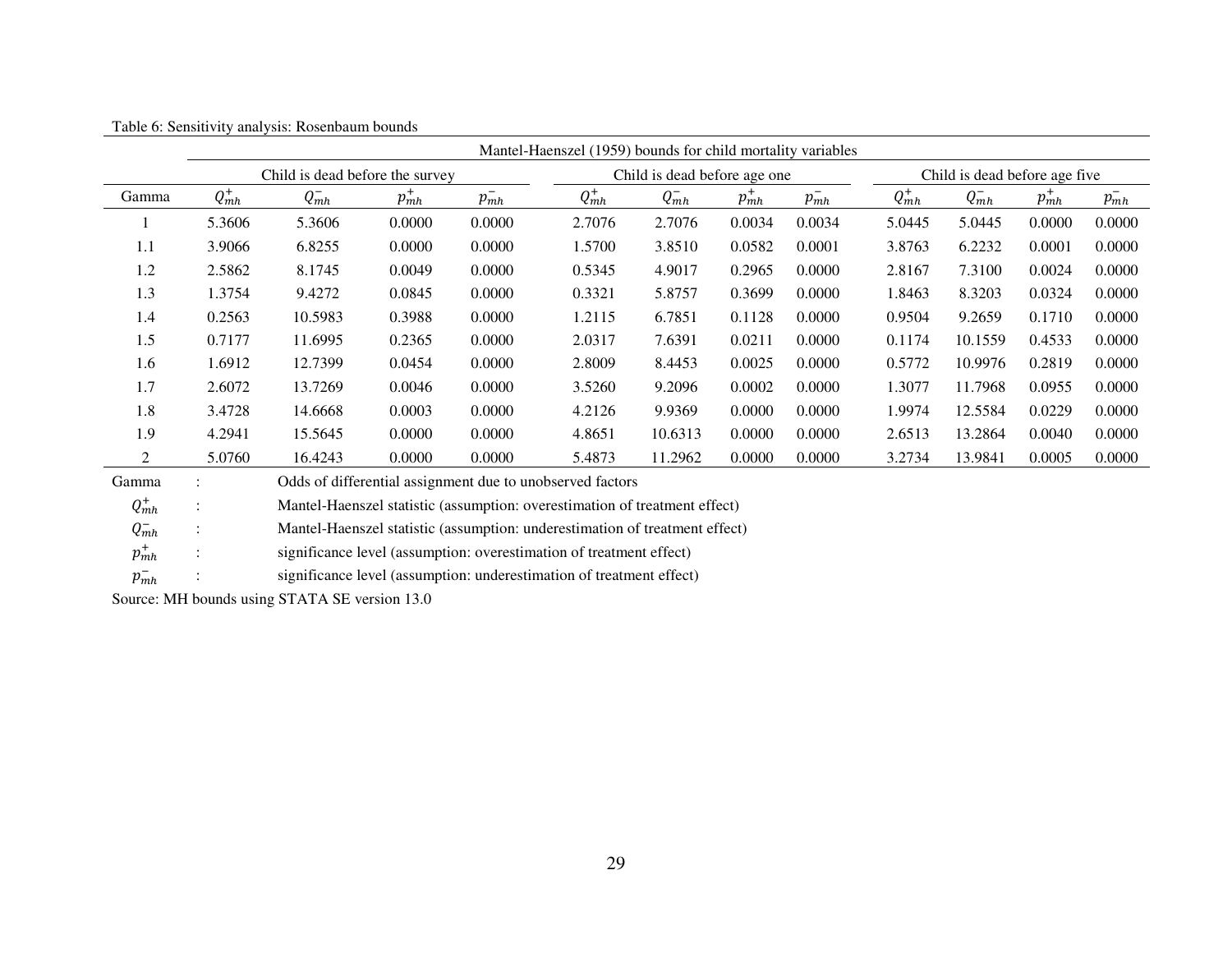

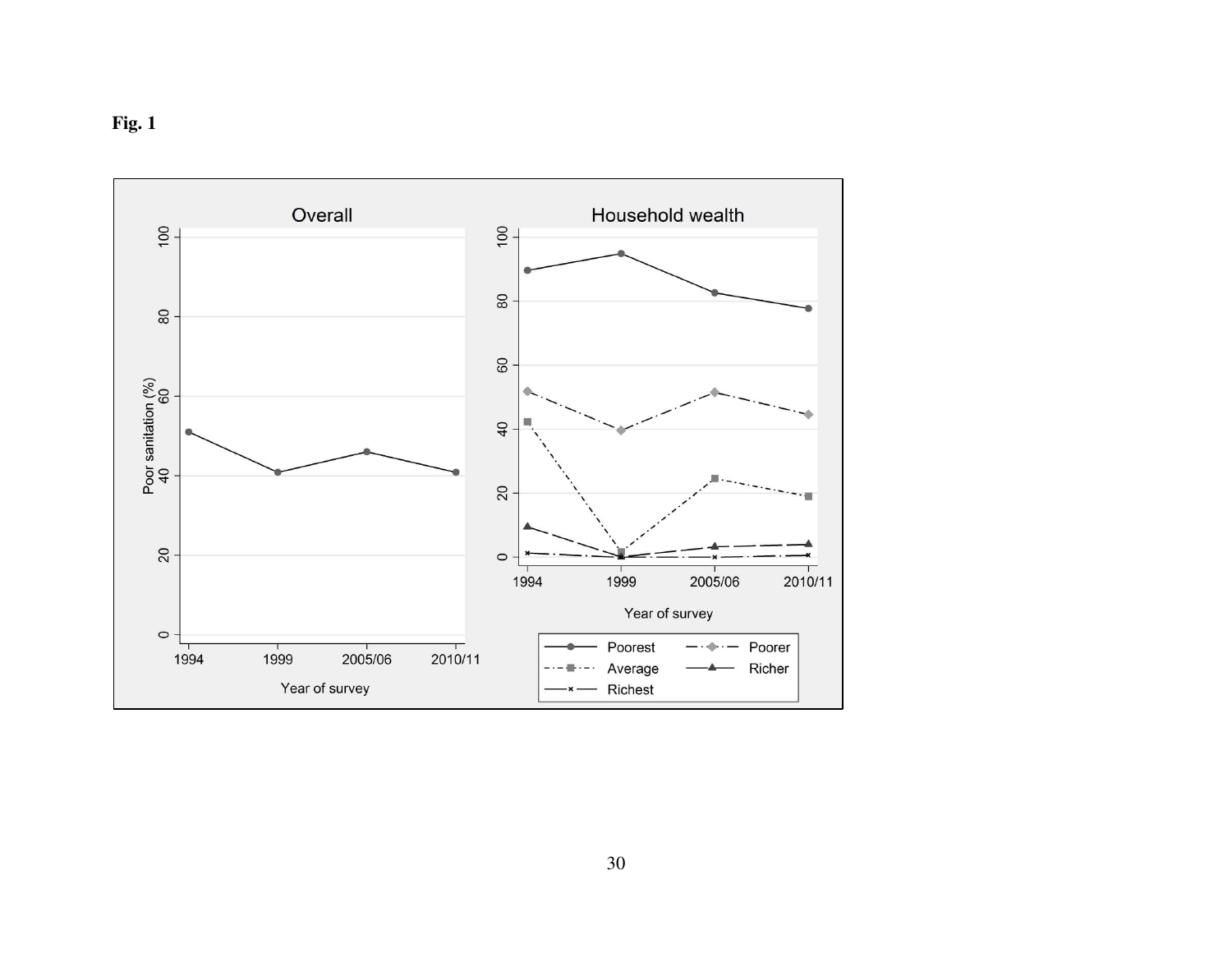